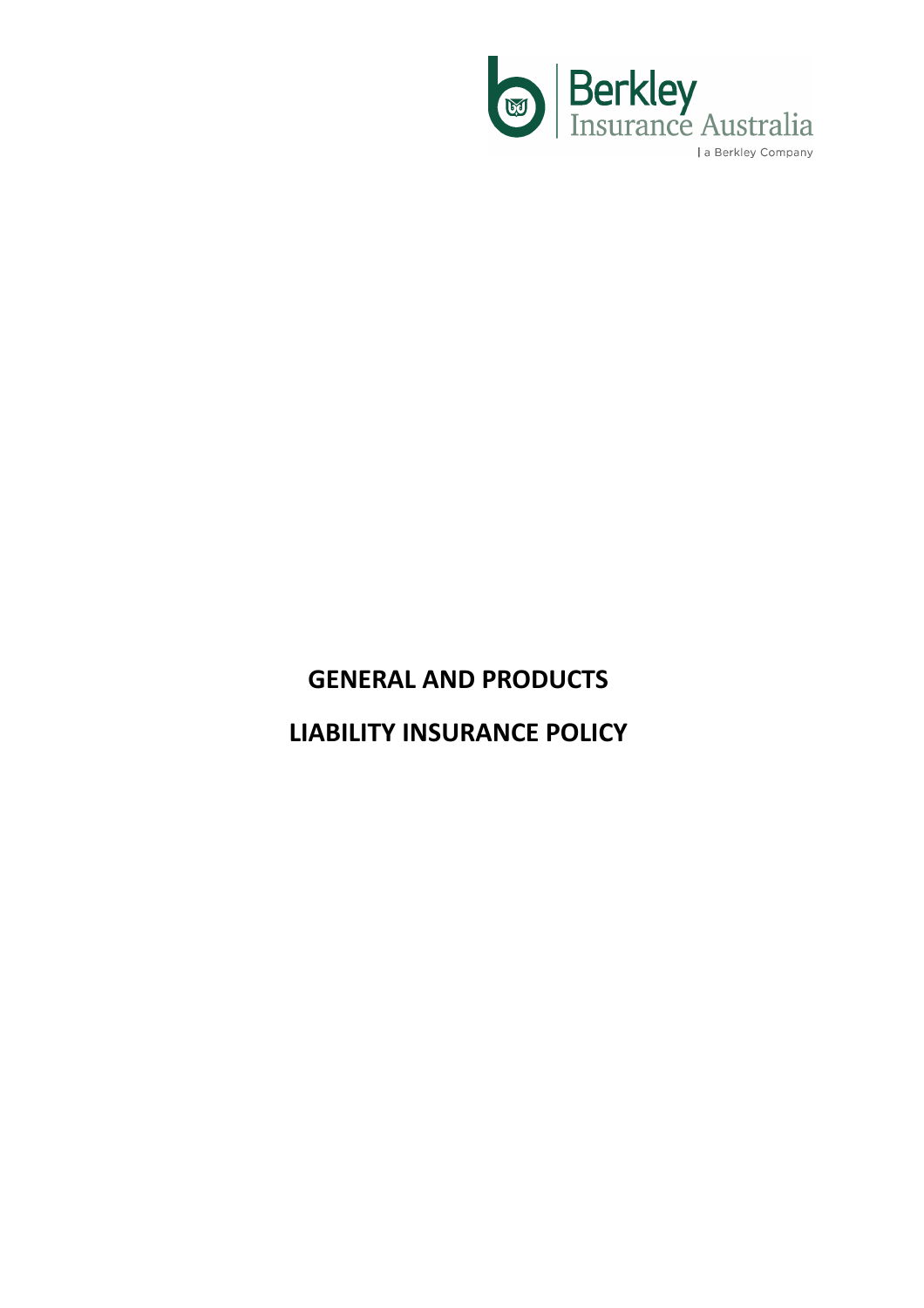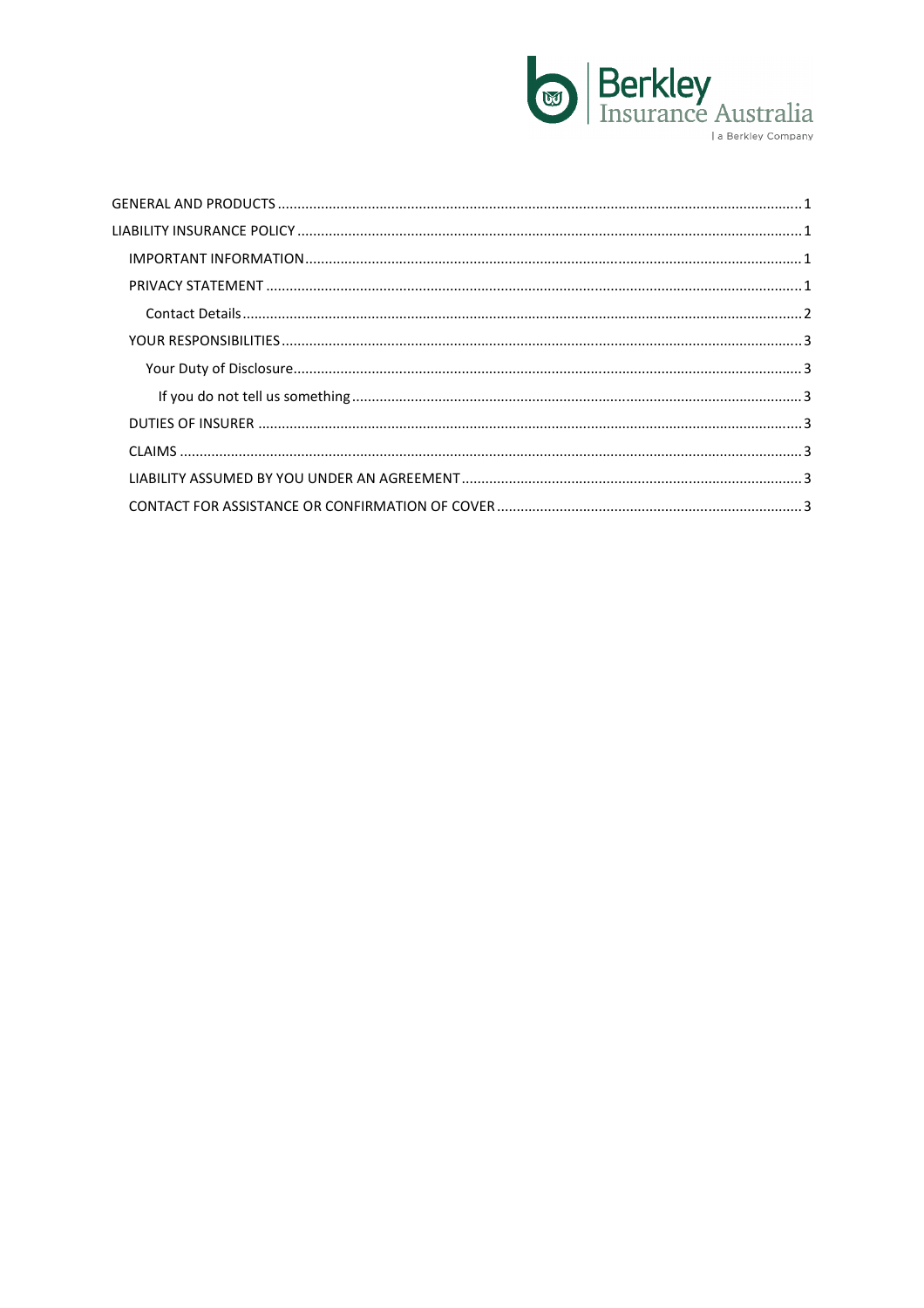# **Berkley**<br>Insurance Australia

a Berkley Company

| 1. |      |  |
|----|------|--|
|    | 1.1  |  |
|    | 1.2  |  |
|    | 1.3  |  |
|    | 1.4  |  |
|    | 1.5  |  |
|    | 1.6  |  |
|    | 1.7  |  |
|    | 1.8  |  |
|    | 1.9  |  |
|    | 1.10 |  |
|    | 1.11 |  |
|    | 1.12 |  |
|    | 1.13 |  |
|    | 1.14 |  |
|    | 1.15 |  |
|    | 1.16 |  |
|    | 1.17 |  |
|    | 1.18 |  |
|    | 1.19 |  |
|    | 1.20 |  |
|    | 1.21 |  |
|    | 1.22 |  |
|    | 1.23 |  |
|    | 1.24 |  |
|    |      |  |
|    | 1.26 |  |
|    | 1.27 |  |
|    | 1.28 |  |
|    | 1.29 |  |
|    | 1.30 |  |
|    | 1.31 |  |
|    | 1.32 |  |
| 2. |      |  |
|    | 2.1  |  |
|    | 2.2  |  |
|    | 2.3  |  |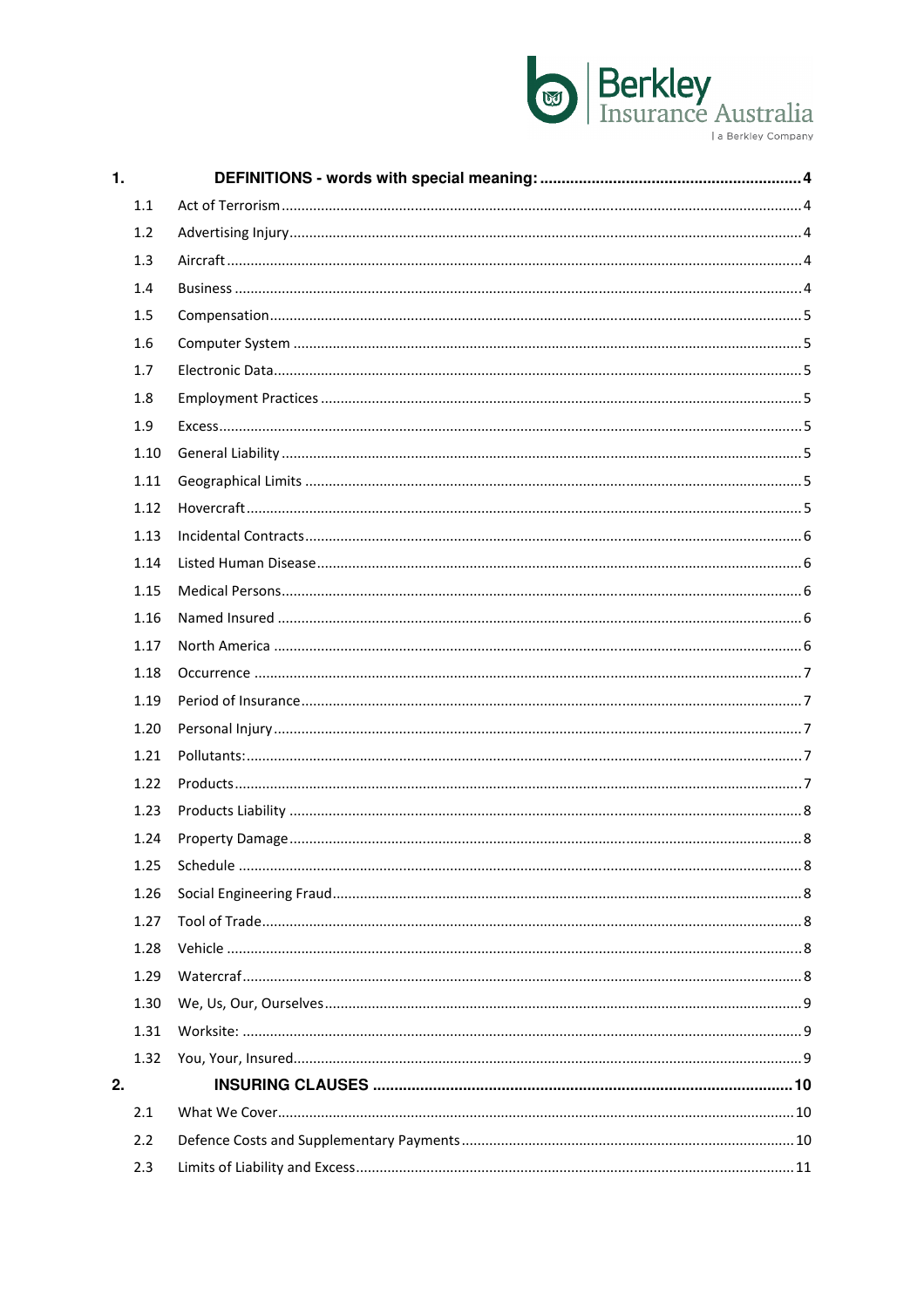# **Berkley**<br>Insurance Australia a Berkley Company

|    | 2.4  |                                                                                                  |  |
|----|------|--------------------------------------------------------------------------------------------------|--|
|    | 2.5  | Optional Additional Benefit - Products Exported to North America with Your Knowledge (Applicable |  |
| 3. |      |                                                                                                  |  |
|    | 3.1  |                                                                                                  |  |
|    | 3.2  |                                                                                                  |  |
|    | 3.3  |                                                                                                  |  |
|    | 3.4  |                                                                                                  |  |
|    | 3.5  |                                                                                                  |  |
|    | 3.6  |                                                                                                  |  |
|    | 3.7  |                                                                                                  |  |
|    | 3.8  |                                                                                                  |  |
|    | 3.9  |                                                                                                  |  |
|    | 3.10 |                                                                                                  |  |
|    | 3.11 |                                                                                                  |  |
|    | 3.12 |                                                                                                  |  |
|    | 3.13 |                                                                                                  |  |
|    | 3.14 |                                                                                                  |  |
|    | 3.15 |                                                                                                  |  |
|    | 3.16 |                                                                                                  |  |
|    | 3.17 |                                                                                                  |  |
|    | 3.18 |                                                                                                  |  |
|    | 3.19 |                                                                                                  |  |
|    | 3.20 |                                                                                                  |  |
|    | 3.21 |                                                                                                  |  |
|    | 3.22 |                                                                                                  |  |
|    | 3.23 |                                                                                                  |  |
|    | 3.24 |                                                                                                  |  |
|    | 3.25 |                                                                                                  |  |
| 4. |      |                                                                                                  |  |
|    | 4.1  |                                                                                                  |  |
|    | 4.2  |                                                                                                  |  |
|    | 4.3  |                                                                                                  |  |
|    | 4.4  |                                                                                                  |  |
| 5. |      |                                                                                                  |  |
|    | 5.1  |                                                                                                  |  |
|    | 5.2  |                                                                                                  |  |
|    | 5.3  |                                                                                                  |  |
|    | 5.4  |                                                                                                  |  |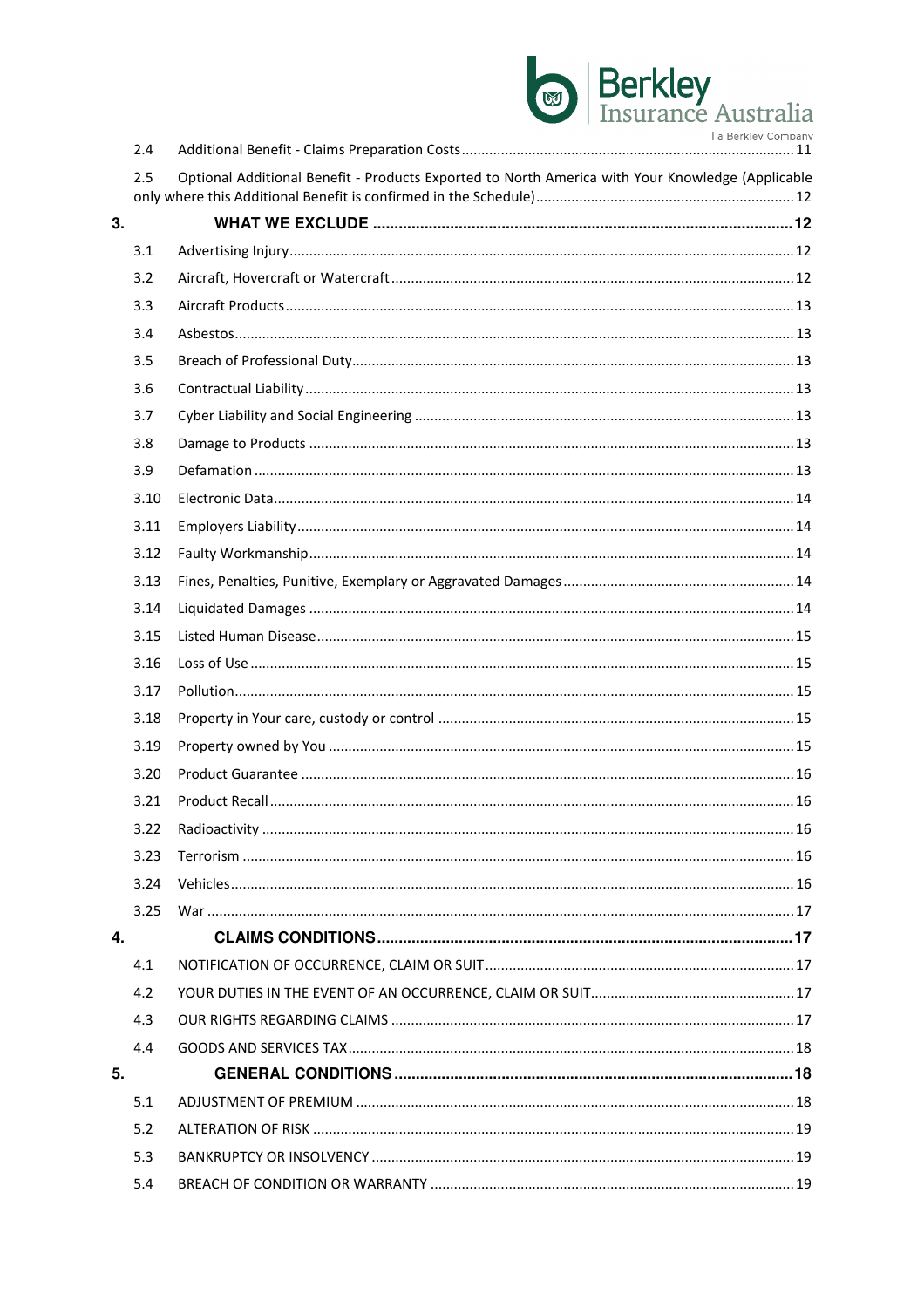# Berkley<br>Insurance Australia **Le Beattlett Ave**

| 5.5  | <b>I</b> a Delinicy Collipally |
|------|--------------------------------|
| 5.6  |                                |
| 5.7  |                                |
| 5.8  |                                |
| 5.9  |                                |
| 5.10 |                                |
| 5.11 |                                |
|      |                                |
|      |                                |
| 5.14 |                                |
| 5.15 |                                |
| 5.16 |                                |
|      |                                |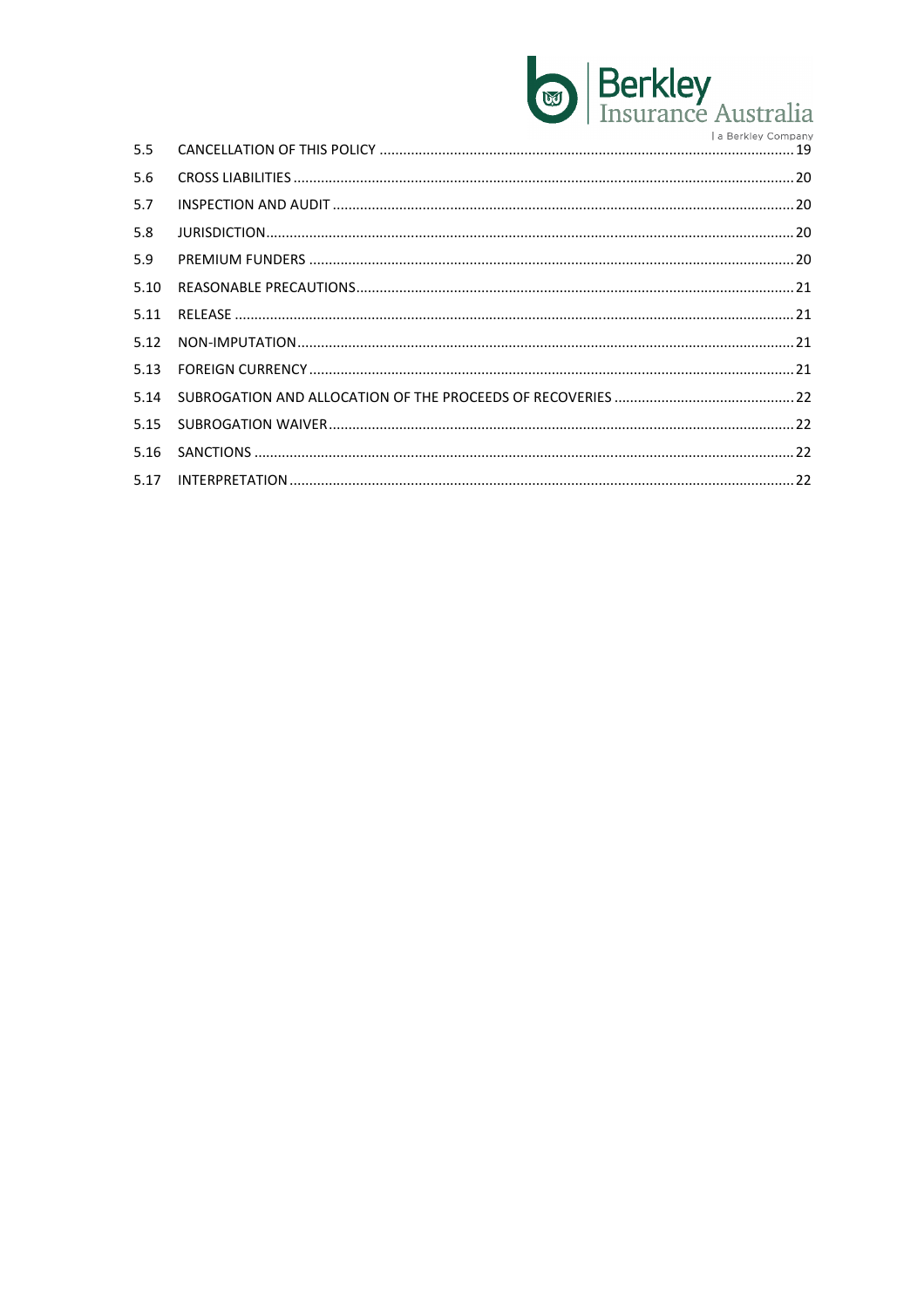

## **IMPORTANT INFORMATION**

 This Policy and Your current Schedule are important. Please ensure that You read them carefully and keep them in a safe place.

The Policy, current Schedule, Claims Conditions, General Conditions, Exclusions, Definitions and Endorsements (if any), are to be read together as one contract.

Where any word or expression has been given a specific meaning under the heading 'DEFINITIONS - Words with special meaning', such word or expression shall bear that meaning wherever it may appear in this Policy, unless such meaning is inapplicable to the context in which such word or expression appears.

Headings have been included for ease of reference and it is understood and agreed that the terms and Conditions of this Policy are not to be construed or interpreted by reference to such headings.

The insurance provided by this Policy shall be invalid unless the Schedule and any alterations to the wording are signed by a person authorised by Us.

If You have any questions regarding this Policy, please contact Your Steadfast representative.

## **PRIVACY STATEMENT**

Berkley Insurance Australia handles your personal information in a responsible manner and in accordance with the Privacy Act 1988 (Cth).

#### **Consent**

By requesting us to provide you with insurance and insurance related services, you consent to the collection, use and disclosure of personal information you have provided to us for the purposes set out in our Privacy Policy.

#### **How we collect your personal information**

Generally we collect personal information from you or your agents. Personal information may also be collected by us from our agents and service providers; other insurers and insurance reference bureaus; third parties who may claim under your policies; service providers who assist us in investigating, processing and settling claims; third parties who may be arranging cover for a group that you are part of; statutory, regulatory and law enforcement bodies and from publicly available sources.

#### **Why we collect personal information**

The personal information we collect enables us to provide our products and services. This may include processing and settling claims; offering products and services that may be of interest to you and conducting market research for products and services that may be relevant to you.

You can choose not to receive product or service offering from us by calling (02) 9275 8500 Eastern Standard Time 9am to 5pm Monday to Friday inclusive. For further information, you can access our Privacy Policy at www.berkleyinaus.com.au

#### **Who we disclose your personal information to**

Your personal information may be disclosed to other parties with whom we have business arrangements for purposes set out in the paragraph above. These parties may include insurers, intermediaries, reinsurers, related companies, our advisers and parties involved in claims assessment, processing, investigation and settlement. Where required by law, we may also disclose information to government, law enforcement, dispute resolution and statutory or regulatory bodies.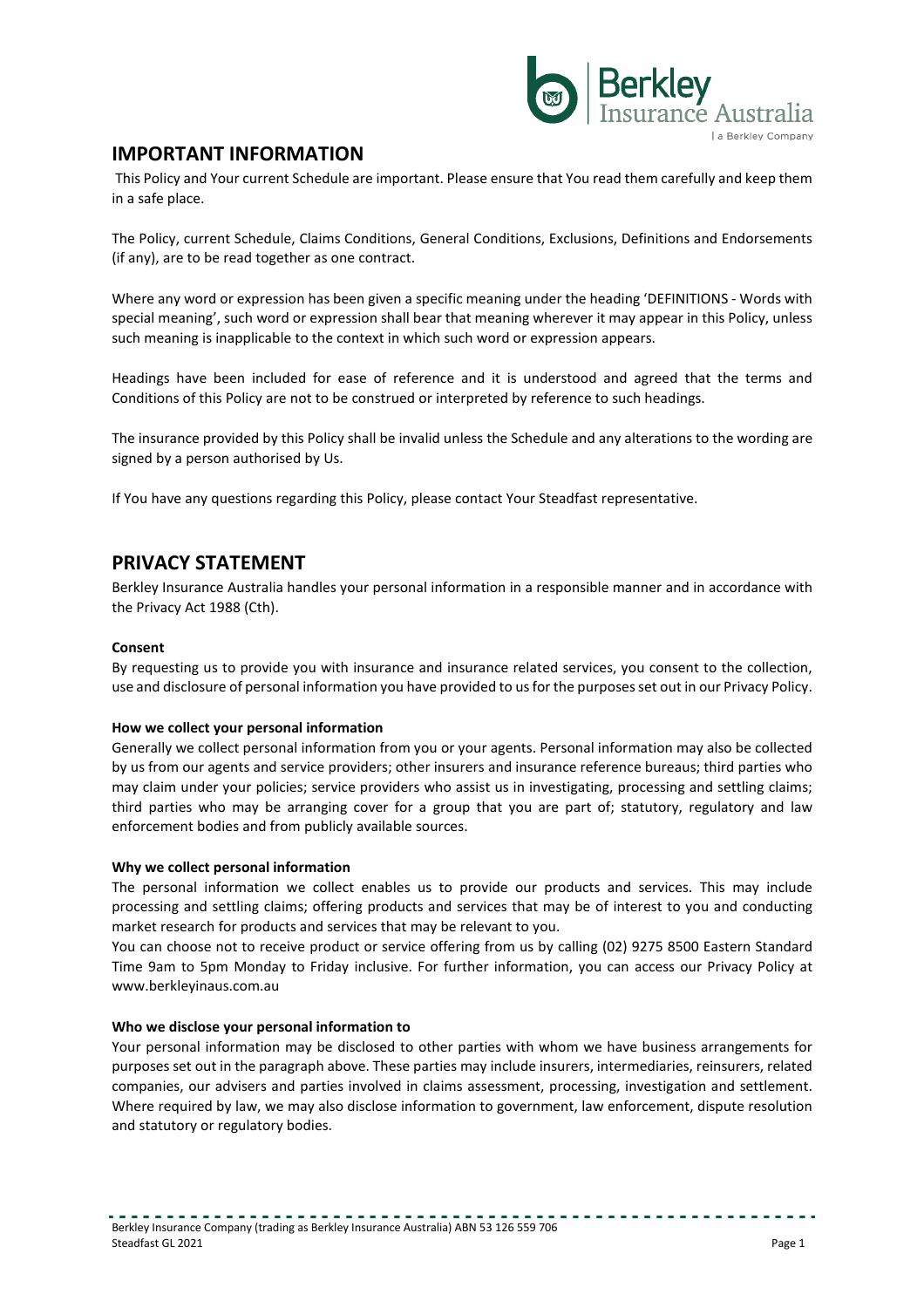

#### **Personal information about others**

Where you provide personal information about others, you represent to us that you have made them aware that you will do so, the types of third parties we may disclose it to together with the purposes we and our third parties use it for, how they can access such information and how complaints can be made

Where you provide sensitive information about others, you represent to us that you have obtained their consent. If you have not, and will not do so, you must tell us before you provide the sensitive information.

#### **Overseas Disclosure**

Your personal information may be disclosed to other companies in the Berkley group, reinsurers and service providers that may be located in Australia and overseas. The countries this information may be disclosed may vary from time to time but may include the United States of America and other countries where the Berkley group has a presence.

Any information disclosed may only be used for the purposes detailed above

#### **Accessing your personal information and dealing with complaints**

You may request access to the personal information we hold about you by calling us at any time. Our Privacy Policy details how you can make a complaint about a breach of the privacy principles as set out in the *Privacy Act 1988 (Cth)* and our complaints process. Our Privacy Policy is available at www.berkleyinaus.com.au

#### **Contact Details**

Berkley Insurance Australia Level 7, 321 Kent Street SYDNEY NSW 2000 Ph: 02 9275 8500 Fax: 02 9261 2773 Email: australia@berkleyinaus.com.au Web site: www.berkleyinaus.com.au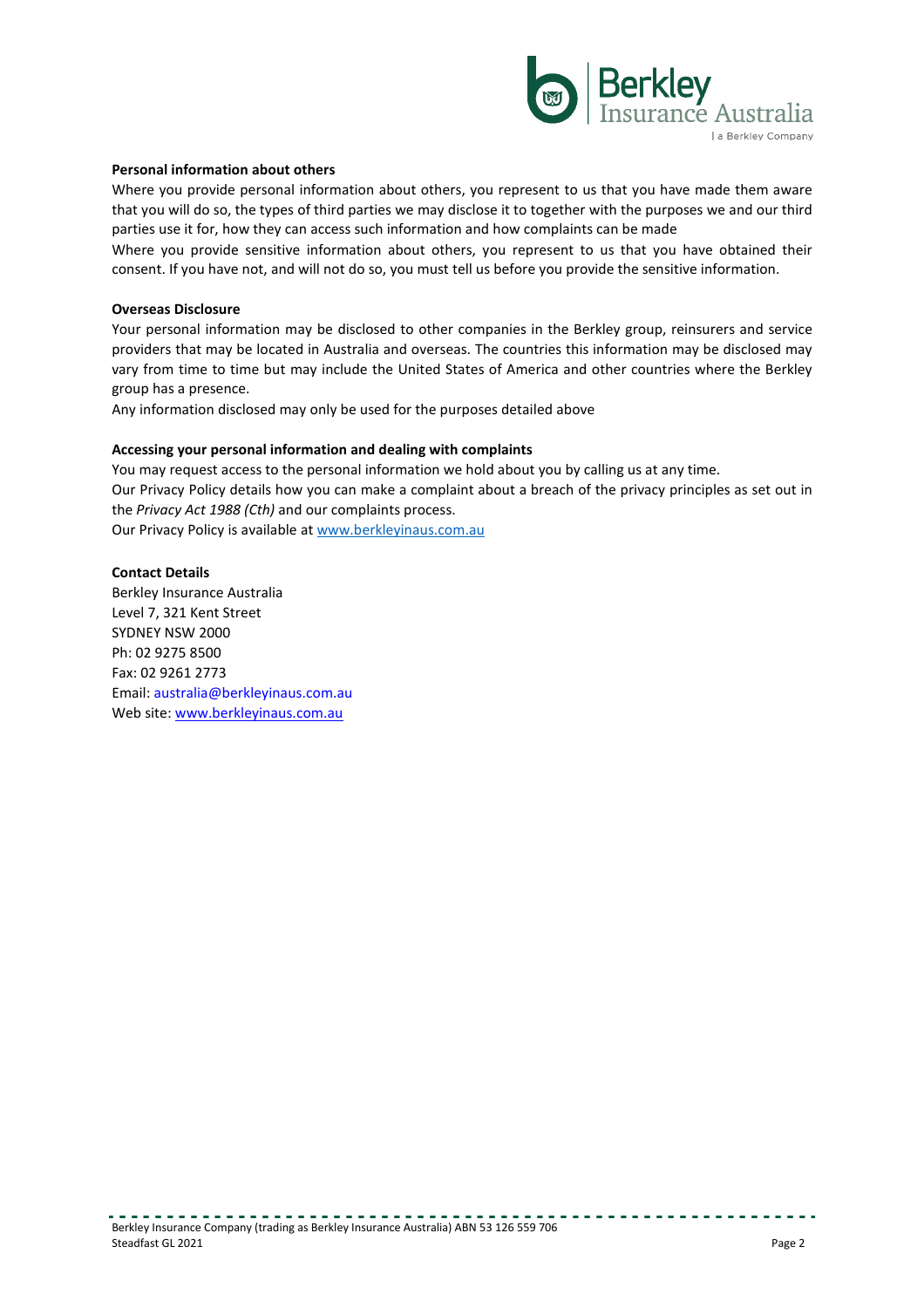

# **YOUR RESPONSIBILITIES**

#### **Your Duty of Disclosure**

Before you enter into an insurance contract, you have a duty to tell us anything that you know, or could reasonably be expected to know, may affect our decision to insure you and on what terms.

You have this duty until we agree to insure you.

You have the same duty before you renew, extend, vary or reinstate an insurance contract.

You do not need to tell us anything that:

- reduces the risk we insure you for; or
- is common knowledge; or
- we know or should know as an insurer; or
- we waive your duty to tell us about.

#### **If you do not tell us something**

If you do not tell us anything you are required to, we may cancel your contract or reduce the amount we will pay you if you make a claim, or both.

If your failure to tell us is fraudulent, we may refuse to pay a claim and treat the contract as if it never existed.

## **DUTIES OF INSURER**

We will act and conduct Ourselves with utmost good faith.

# **CLAIMS**

This Policy only provides cover in respect of Personal Injury and/or Property Damage and/or Advertising Liability that occurs during the Period of Insurance.

### **LIABILITY ASSUMED BY YOU UNDER AN AGREEMENT**

It is not possible for You to transfer to Us the entire spectrum of legal liabilities which You may be compelled to bear under the terms of a wide variety of Indemnity and/or Hold Harmless Clauses frequently inserted into commercial business contracts by principals, lessors or other parties.

Liability assumed by You under an agreement is covered only to the extent described in this General and Products Liability Insurance Policy.

Prior to accepting legal liability for loss, destruction, damage or injury, which would not otherwise have attached to You at law, You should contact either Your Steadfast representative or Us to enquire whether this General and Products Liability Insurance Policy covers such liability or, if not, whether it may be so extended.

# **CONTACT FOR ASSISTANCE OR CONFIRMATION OF COVER**

If You need to confirm any Policy transaction or clarify any of the information contained in this Policy document or if You have any other queries, please contact either Your Steadfast representative or Us.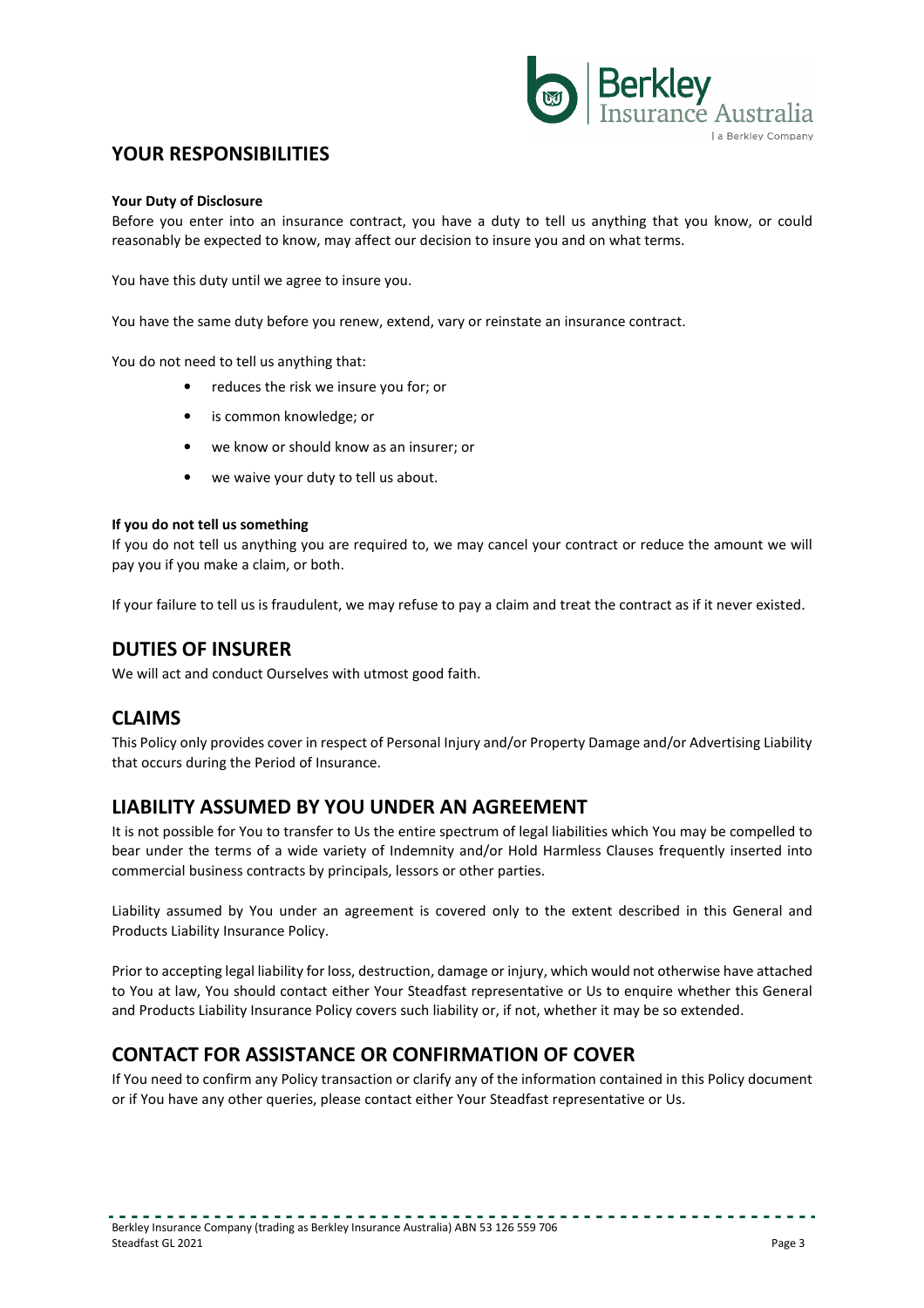

# **1. DEFINITIONS - words with special meaning:**

The following definitions of each word, words or phrase appearing in the title are applicable to all Policy sections. All words appearing in the title also include the plural or singular of those words.

#### 1.1 **"Act of Terrorism" means**:

an act, including but not limited to the use of force or violence and/or the threat of any person or group of persons, whether acting alone or on behalf of or in connection with any organisation or government which from its nature or context is done for, or in connection with political, religious, ideological, ethnic or similar purposes including the intention to influence any government and/or to put the public, or any section of the public in fear.

#### 1.2 **"Advertising Injury" means**:

Injury arising out of:

- 1.2.1 defamation, or
- 1.2.2 any unintentional breach of the misleading or deceptive conduct provisions of the Competition and Consumer Act 2010 (Commonwealth) or any Fair Trading or similar legislation of any country, state or territory; or
- 1.2.3 any infringement of copyright or passing off of title or slogan; or
- 1.2.4 unfair competition, piracy, misappropriation of advertising ideas or style of doing business; or

1.2.5 invasion of privacy;

committed or alleged to have been committed during the Period of Insurance in any advertisement, publicity article, broadcast or telecast and caused by or arising out of Your advertising activities.

#### 1.3 **"Aircraft" means**:

any craft or object designed to travel through air or space, other than model aircraft or unmanned inflatable balloons used for advertising or promotional purposes.

#### 1.4 **"Business" means**:

the business as described in the Schedule and shall also include:

- 1.4.1 any prior operations or activities which have ceased or have been disposed of but for which You may retain a legal liability.
- 1.4.2 the ownership of premises and/or the tenancy thereof by You.
- 1.4.3 participation in any exhibition by You or on Your behalf.
- 1.4.4 the hire or loan of plant and/or equipment to other parties.
- 1.4.5 conducted tours of Your premises.
- 1.4.6 the provision of any sponsorships, charities, galas, first aid, medical, ambulance or firefighting services by You or on Your behalf.
- 1.4.7 private work undertaken by Your employees for any of Your directors, partners, proprietors, officers or executives.
- 1.4.8 the provision and/or management of any canteen, social and/or sporting clubs or educational, welfare and/or child care facilities by You or on Your behalf, which are primarily for the benefit of Your employees.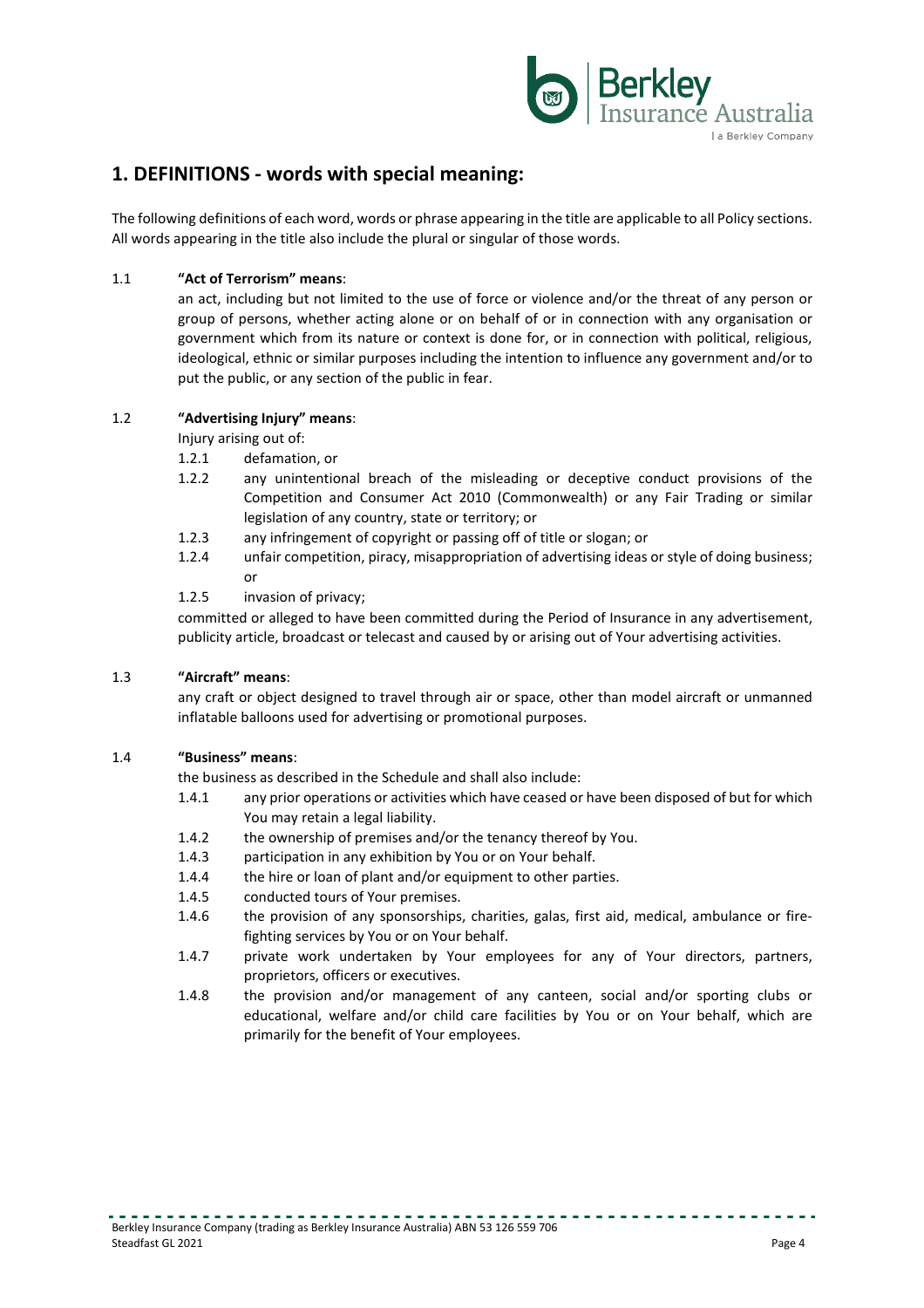

#### 1.5 **"Compensation" means:**

monies paid or agreed to be paid by judgment, award or settlement in respect of Personal Injury and/or Property Damage and/or Advertising Injury.

Provided that such Compensation is only payable in respect of an Occurrence to which this insurance applies.

#### 1.6 **"Computer System" means**

an information technology system made up of a network of one or more items of computer hardware, software, or programmes and the electronic data stored thereupon that share a central storage system, and any other peripheral devices. Computer System shall also include any electronic devices and/or electrical equipment.

#### 1.7 **"Electronic Data" means:**

facts, concepts and information converted to a form useable for communications, display, distribution, interpretation or processing by electronic and electromechanical data processing or electronically controlled equipment and includes programmes, software and other coded instruction for such equipment.

#### 1.8 **"Employment Practices" means:**

any wrongful or unfair dismissal, denial of natural justice, defamation, misleading representation or advertising, harassment or discrimination in respect of Your employees.

#### 1.9 **"Excess" means:**

the first amount of each claim or series of claims arising out of any one Occurrence for which You are responsible.

The Excess applicable to this insurance appears in the Schedule.

The Excess applies to all amounts for which We will be liable, including the indemnity provided by Insuring Clause 2.2 (Defence Costs and Supplementary Payments).

#### 1.10 **"General Liability" means:**

Your legal liability in respect of Personal Injury and/or Property Damage and/or Advertising Injury happening in connection with the Business and caused by or arising out of an Occurrence other than Products Liability.

#### 1.11 **"Geographical Limits" means:**

- 1.11.1 anywhere in the World except North America.
- 1.11.2 North America, but only with respect to:
	- 1.11.2.1 overseas business visits by any of Your directors, partners, officers, executives or employees, who are non-resident in North America, but not where they perform manual work in North America.
		- 1.11.2.2 Products exported to North America without Your knowledge.

#### 1.12 **"Hovercraft" means:**

any vessel, craft or thing made or intended to transport persons or property over land or water supported on a cushion of air.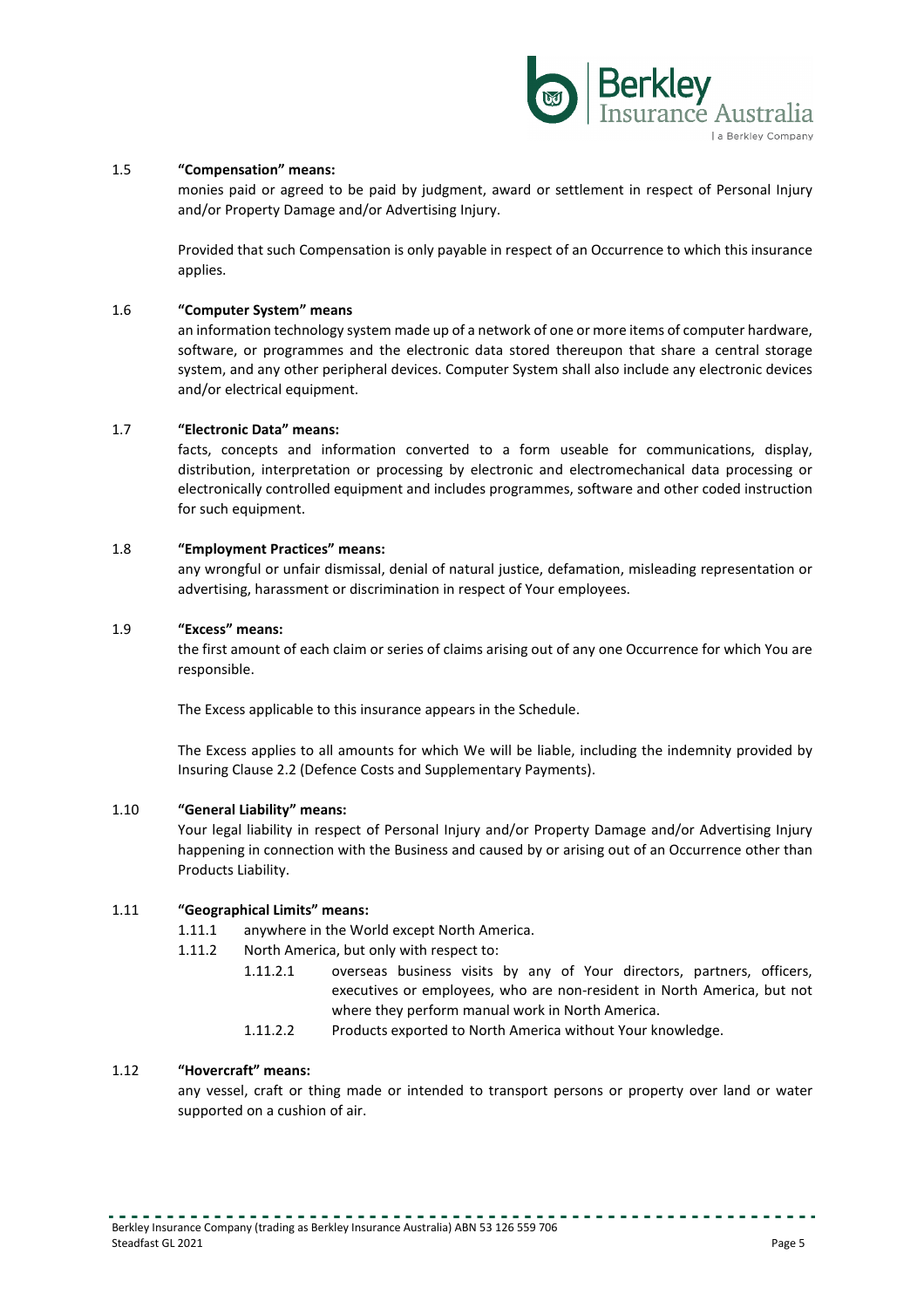

#### 1.13 **"Incidental Contracts" means:**

- 1.13.1 any written rental and/or lease and/or hiring agreement of real and/or personal property, other than with respect to any term or condition contained in such rental, lease and/or hiring agreement that requires You to insure such property.
- 1.13.2 any written licence agreement to occupy real property, other than with respect to any term or condition contained in such licence agreement that requires You to insured such property.
- 1.13.3 any written contract with any authority or entity responsible for the supply of electricity, fuel, gas, natural gas, air, steam, water, sewerage reticulation control systems, waste disposal facilities, telephone and communication services or other essential services, except those contracts in connection with work done for such authorities or entities.
- 1.13.4 any written contract with any railway authority for the loading, unloading and/or transport of Products, including contracts relating to the operation of railway sidings.
- 1.13.5 those contracts designated in the Schedule.

#### 1.14 **"Listed Human Disease" means:**

- 1.14.1 any disease identified or listed at any time as a human disease under the Biosecurity Act 2015 (Cth) or its current equivalent, as amended or replaced from time to time, or
- 1.14.2 any disease identified or listed in a state of emergency, public health emergency or pandemic declared by any governmental authority or identified by the World Health Organisation or its current equivalent as amended or replaced;

regardless of when the disease is so listed or identified.

#### 1.15 **"Medical Persons" includes but is not limited to:**

medical practitioners, medical nurses, dentists and first aid attendants.

#### 1.16 **"Named Insured" means:**

- 1.16.1 the person(s), corporations and/or other organisations specified in the Schedule,
- 1.16.2 all existing subsidiary and/or controlled corporations (including subsidiaries thereof) of the Named Insured incorporated in the Commonwealth of Australia and/or any other organisations under the control of the Named Insured;
- 1.16.3 all subsidiary and/or controlled corporations (including subsidiaries thereof) of the Named Insured and/or any other organisations under the control of the Named Insured incorporated in the Commonwealth of Australia and which are constituted or acquired by the Named Insured during the Period of Insurance.
- 1.16.4 every subsidiary and/or controlled corporation and/or other organisation of the Named Insured which is divested during the Period of Insurance, but only in respect of claims made against such divested subsidiary or controlled corporation or organisation caused by or arising out of Occurrences insured against by this Policy, which occurred prior to the date of divestment.

#### 1.17 **"North America" means:**

- 1.17.1 the United States of America and the Dominion of Canada;
- 1.17.2 any state, territory or protectorate incorporated in, or administered by, the United States of America or the Dominion of Canada; and
- 1.17.3 any country or territory subject to the laws of the United States of America or the Dominion of Canada.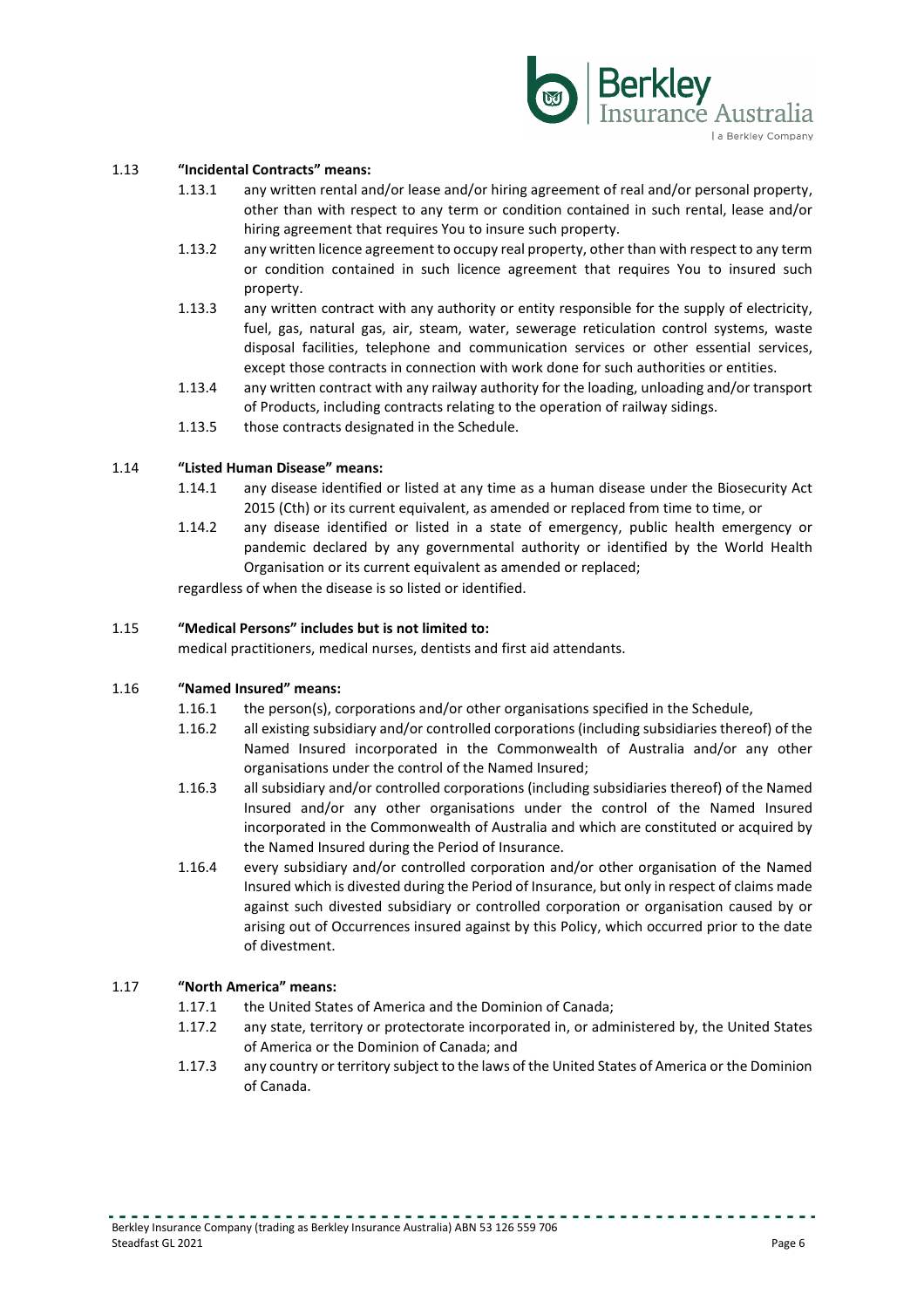

#### 1.18 **"Occurrence" means:**

an event, including continuous or repeated exposure to substantially the same general conditions, which results in Personal Injury and/or Property Damage and/or Advertising Injury that is neither expected nor intended (except for the matters set out in clause 1.20.6) from Your standpoint.

With respect to Personal Injury and/or Property Damage, all events of a series consequent upon or attributable to one source or original cause shall be deemed to be one Occurrence.

All Advertising Injury arising out of the same injurious material or act (regardless of the frequency or repetition thereof, the number and kind of media used, or the number of claimants) shall be deemed to be one Occurrence.

#### 1.19 **"Period of Insurance" means:**

the Period of Insurance specified in the Schedule and any extension thereof which may be agreed in writing between You and Us.

#### 1.20 **"Personal Injury" means:**

- 1.20.1 bodily injury, death, sickness, disease, illness, disability, shock, fright, mental anguish and/or mental injury, including loss of consortium or services resulting therefrom;
- 1.20.2 false arrest, false imprisonment, wrongful detention, malicious prosecution or humiliation;
- 1.20.3 wrongful entry or wrongful eviction;
- 1.20.4 defamation or invasion of privacy, unless arising out of Advertising Injury;
- 1.20.5 discrimination as a result of race, religion, sex, marital status, age, intellectual impairment, disability or otherwise (unless insurance thereof is prohibited by law) not committed by You or at Your direction, but only with respect to liability other than fines and penalties imposed by law;
- 1.20.6 assault and battery not committed by You or at Your direction, unless committed for the purpose of preventing or eliminating danger to persons or property.

In the event of Personal Injury claims arising from latent injury, latent sickness, latent disease, latent illness or latent disability: such injury, sickness, disease, illness or disability in respect of each claim shall be deemed to have occurred on the day such injury, sickness, disease, illness or disability was first medically diagnosed.

#### 1.21 **"Pollutants" means:**

any solid, liquid, gaseous or thermal irritant or contaminant including smoke, vapours, soot, fumes, acids, alkalis, chemicals and waste material. 'Waste material' includes materials that are intended to be recycled, reconditioned or reclaimed.

#### 1.22 **"Products" means:**

anything manufactured, constructed, erected, assembled, installed, grown, extracted, produced or processed, treated, altered, modified, repaired, serviced, bottled, labelled, handled, sold, supplied, resupplied or distributed, imported or exported, by You or on Your behalf (including Your predecessors in the Business), including any packaging or containers thereof, including the design, formula or specification, directions, markings, instructions, advice or warnings given or omitted to be given in connection with such products and anything which, by law or otherwise, You are deemed to have manufactured in the course of the Business including discontinued products.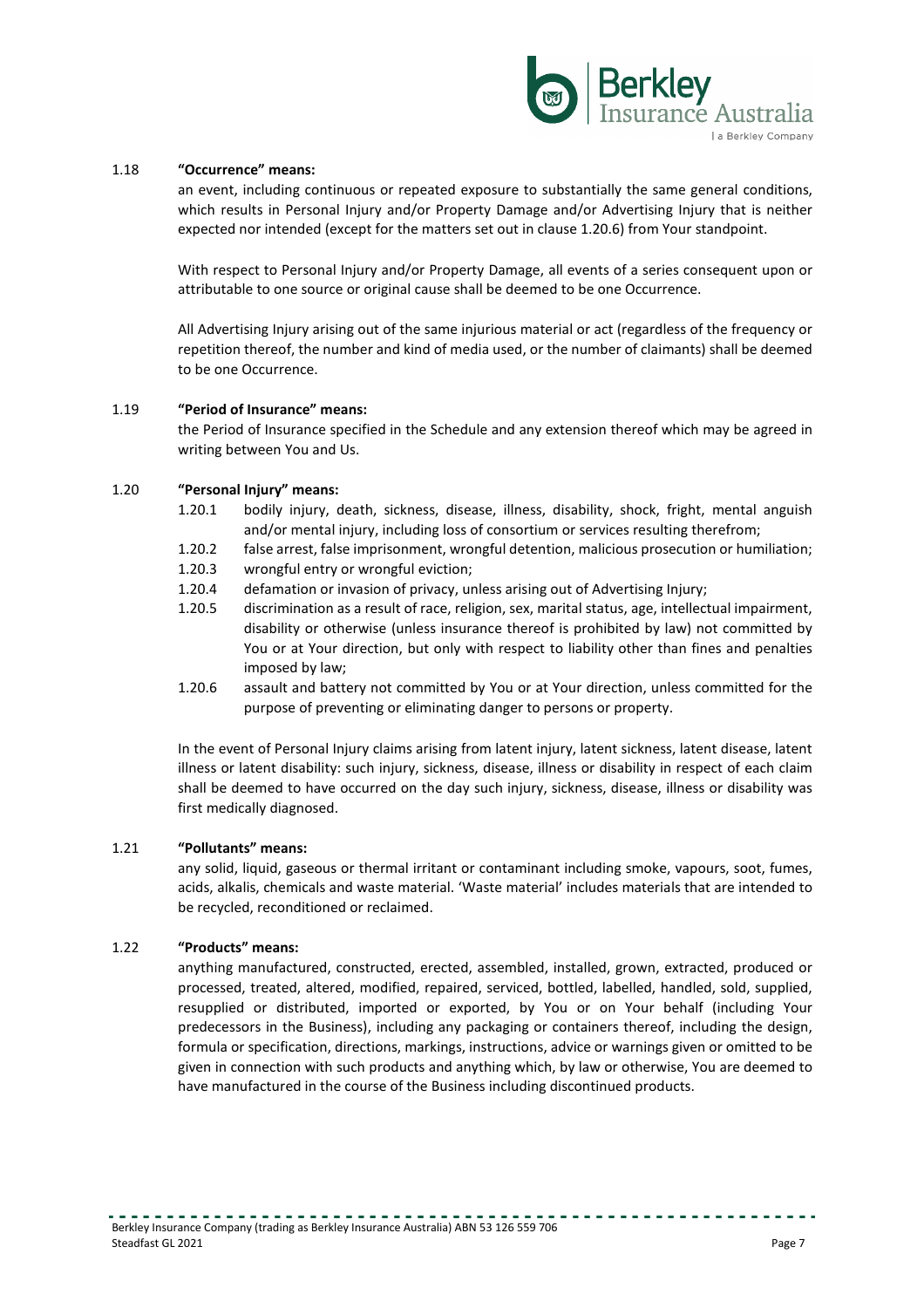

Provided always that for the purpose of this insurance the term **"**Products" shall not be deemed to include:

- 1.22.1 food and beverages supplied by You or on Your behalf primarily to Your employees as a staff benefit ,
- 1.22.2 any vending machine or any other property rented to or located for use of others but not sold by You;

and any claims made against You in respect of Personal Injury and/or Property Damage arising out of any Occurrence in connection with 1.22.1 and 1.22.2 above shall be regarded as General Liability claims hereunder.

#### 1.23 **"Products Liability" means:**

Your legal liability in respect of Personal Injury and/or Property Damage caused by or arising out of any Products or the reliance upon a representation or warranty made at any time with respect to such products; but only where such Personal Injury and/or Property Damage occurs away from premises owned or leased by or rented to You and after physical possession of such products has been relinquished to others.

#### 1.24 **"Property Damage" means:**

- 1.24.1 physical loss, destruction of or damage to tangible property, including the loss of use thereof at any time resulting therefrom; and/or
- 1.24.2 loss of use of tangible property which has not been physically lost, destroyed or damaged; provided that such loss of use is caused by or arises out of an Occurrence.

#### 1.25 **"Schedule" means:**

the most current schedule issued by Us in connection with this Policy.

#### 1.26 **"Social Engineering Fraud" means**

any fraudulent or dishonest instruction to the Insured or its agents which purports to be from a legitimate or trusted source authorised to make such instruction and which results in the Insured:

- 1.26.1 transferring, paying or delivering any money or securities from an account maintained by the Insured to another person or entity;
- 1.26.2 transferring or delivering any property to another person or entity;
- 1.26.3 revealing confidential information; or
- 1.26.4 changing or altering bank account or payment details of any person or entity.

#### 1.27 **"Tool of Trade" means:**

a Vehicle that has tools, implements, machinery or plant attached to or towed by the Vehicle and is being used by You at Your premises or on any Worksite. Tool of Trade does not include any Vehicle whilst travelling to or from a Worksite or Vehicles that are used to carry goods to or from any premises.

#### 1.28 **"Vehicle" means:**

any type of machine on wheels or on self-laid tracks made or intended to be propelled by other than manual or animal power, and any trailer or other attachment to be utilised in conjunction with or drawn by any such machine.

#### 1.29 **"Watercraft" means:**

any vessel, craft or thing made or intended to float on or in or travel on or through water, other than model boats.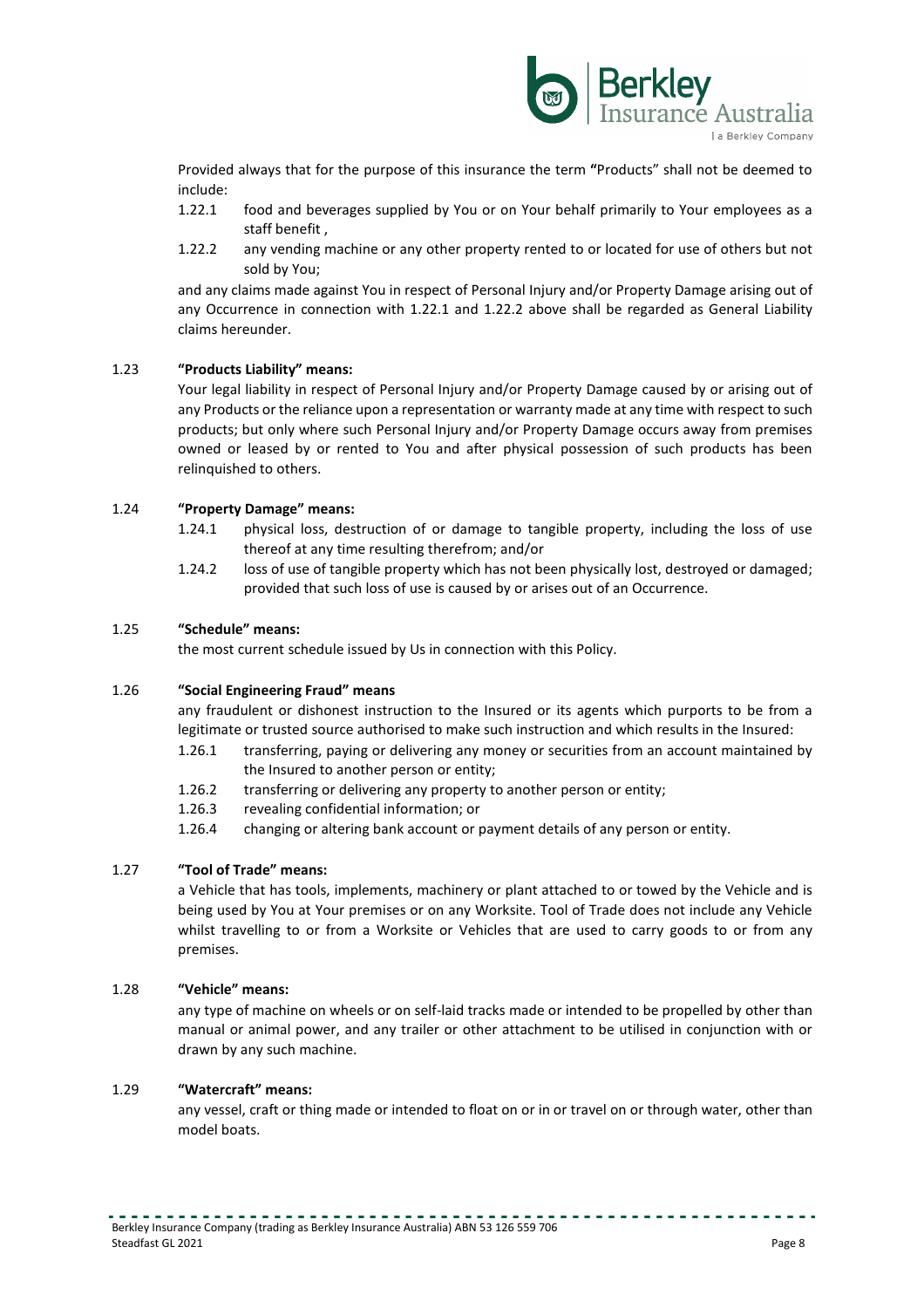

#### 1.30 **"We, Us, Our, Ourselves" means:**

Berkley Insurance Company (trading as Berkley Insurance Australia) ABN 53 126 559 706.

#### 1.31 **"Worksite" means:**

any premises or site where any work is performed for and/or in connection with the Business together with all areas surrounding such premises or site and/or all areas in between such premises or site that You shall use in connection with such work.

#### 1.32 **"You, Your, Insured" means:**

Each of the following is an Insured to the extent specified below:

- 1.32.1 the Named Insured.
- 1.32.2 every past, present or future director, stockholder or shareholder, partner, proprietor, officer, executive, employee or volunteer of the Named Insured (including the spouse or any family member of any such person while accompanying such person on any commercial trip or function in connection with the Business) while such persons are acting for or on behalf of the Named Insured and/or within the scope of their duties in such capacities.
- 1.32.3 any employee superannuation fund or pension scheme managed by or on behalf of the Named Insured, and the trustees and the directors of the trustee of any such employee superannuation fund or pension scheme which is not administered by corporate fund managers.
- 1.32.4 every principal in respect of the principal's liability arising out of:
	- 1.32.4.1 the performance by or on behalf of the Named Insured of any contract or agreement for the performance of work for such principal, but only to the extent required by such contract or agreement and in any event only for such coverage and Limits of Liability as are provided by this Policy.
	- 1.32.4.2 any Products sold or supplied by the Named Insured, but only in respect of the Named Insured's own acts or omissions in connection with such products and in any event only for such coverage and Limits of Liability as are provided by this Policy.
- 1.32.5 every person, corporation, organisation, trustee or estate to whom or to which the Named Insured is obligated by reason of any law, agreement or permit (whether written or implied) to provide insurance such as is afforded by this Policy, but only to the extent required by such law, agreement or permit and in any event only for such coverage and Limits of Liability as are provided by this Policy.
- 1.32.6 every officer, member, employee or voluntary helper of the Named Insured's canteen, social and/or sporting clubs, first aid, medical, ambulance or firefighting services, charities, educational, welfare and/or child care facilities, while acting in their respective capacities as such.
- 1.32.7 any director, partner, proprietor, officer or executive of the Named Insured in respect of private work undertaken by the Named Insured's employees for such person and any employee whilst actually undertaking such work.
- 1.32.8 the estates, legal representatives, heirs or assigns of:
	- 1.32.8.1 any deceased or insolvent persons, or
	- 1.32.8.2 persons who are unable to manage their own affairs by reason of mental disorder or incapacity,

who would otherwise be indemnified by this Policy, but only in respect of liability incurred by such persons as described in clauses 1.32.8.1 and 1.32.8.2 above.

1.32.9 every party including joint venture companies and partnerships to whom the Named Insured is obligated by virtue of any contract or agreement to provide insurance such as is afforded by this Policy; but only to the extent required by such contract or agreement and in any event only for such coverage and Limits of Liability as are provided by this Policy.

. . . . . . . . . . . . . . . . . .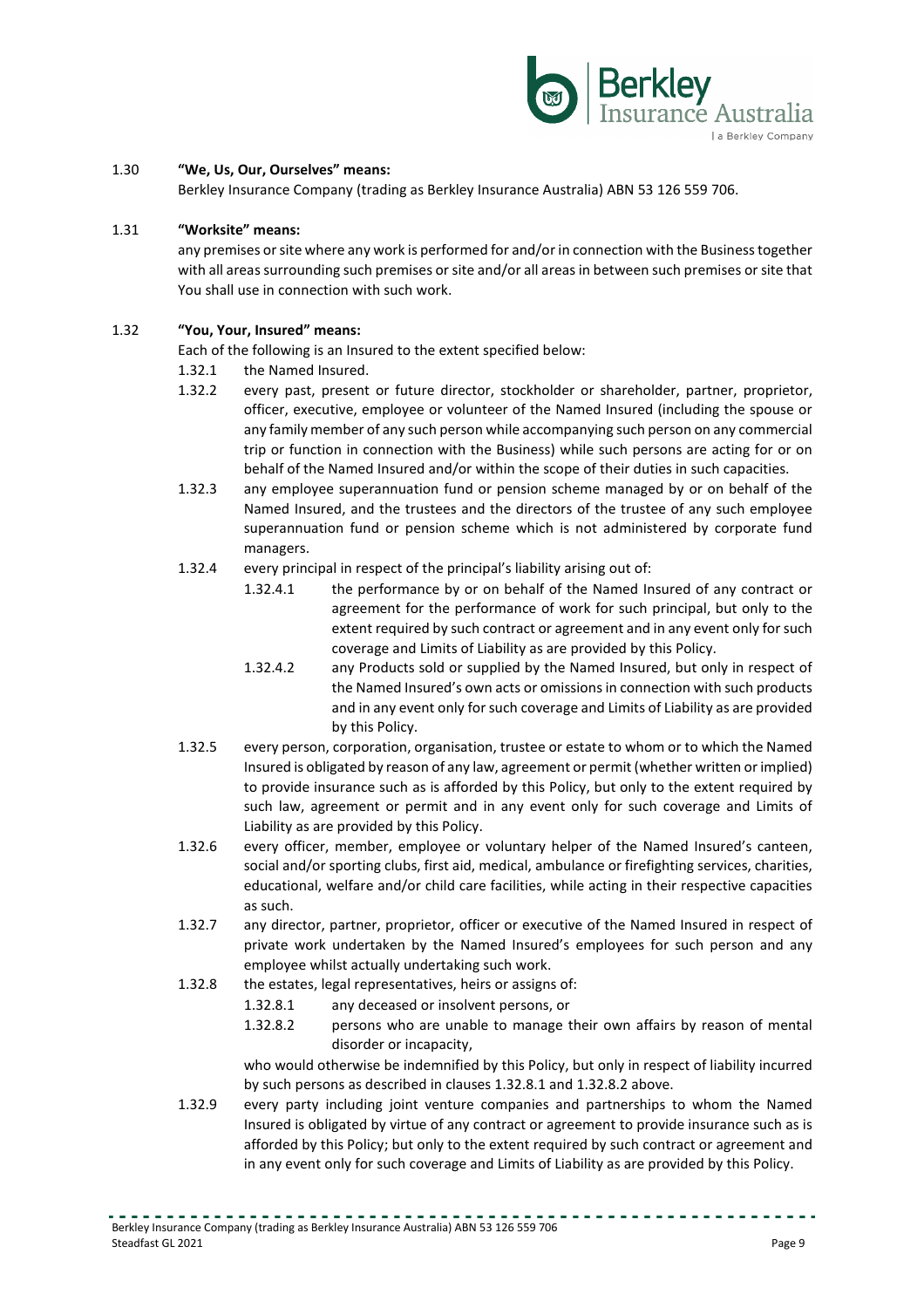

# **2. INSURING CLAUSES**

#### 2.1 **What We Cover**

We agree (subject to the terms, Claims Conditions, General Conditions, Exclusions, Definitions and Limits of Liability incorporated herein) to pay to You or on Your behalf all amounts which You shall become legally liable to pay as Compensation in respect of:

- 2.1.1 Personal Injury, and/or
- 2.1.2 Property Damage; and/or
- 2.1.3 Advertising Injury;

happening during the Period of Insurance within the Geographical Limits, in connection with the Business or Your Products and/or work performed by You or on Your behalf and caused by or arising out of an Occurrence.

#### 2.2 **Defence Costs and Supplementary Payments**

With respect to the indemnity provided by this Policy, We will:

- 2.2.1 defend, in Your name and on Your behalf, any claim or suit against You alleging such Personal Injury and/or Property Damage and/or Advertising Injury and seeking damages on account thereof even if any of the allegations of such claim or suit is groundless, false or fraudulent. We will act reasonably having regard to Your interests and keep you informed if You ask Us to.
- 2.2.2 pay all charges, expenses and legal costs incurred by Us and/or by You at Our written request or with Our written consent (which consent shall not be unreasonably withheld):
	- 2.2.2.1 in the investigation, defence or settlement of such claim or suit, including loss of salaries or wages because of Your attendance at hearings or trials at Our request, or
	- 2.2.2.2 in bringing or defending appeals in connection with such claim or suit.
- 2.2.3 pay:
	- 2.2.3.1 all charges, expenses and legal costs recoverable from or awarded against You in any such claim or suit, and
	- 2.2.3.2 pre-judgment interest awarded against You on that part of the judgment payable by Us; and
	- 2.2.3.3 all interest accruing on Our portion of any judgment until We have paid, tendered or deposited in court that part of such judgment which does not exceed the limit of Our liability thereon.
- 2.2.4 pay premiums on:
	- 2.2.4.1 bonds to release attachments for amounts not exceeding the applicable Limit of Liability of this Policy but We shall have no obligation to apply for or furnish any such bond.
	- 2.2.4.2 appeal bonds and/or security for costs required in any suit but We shall have no obligation to apply for or furnish any such bonds and/or security for costs.
- 2.2.5 pay expenses incurred by You for:
	- 2.2.5.1 rendering first aid and/or surgical and/or medical and/or therapeutic relief to others at the time of any Personal Injury (other than any medical expenses, which we are prevented from paying by any law).
	- 2.2.5.2 temporary protection of damaged or undamaged property of any person or party, including temporary repairs, shoring up and/or unpinning thereof.
	- 2.2.5.3 purchasing and/or hiring and/or erection and dismantling of hoarding, barriers, fences and any other form of temporary protection, including such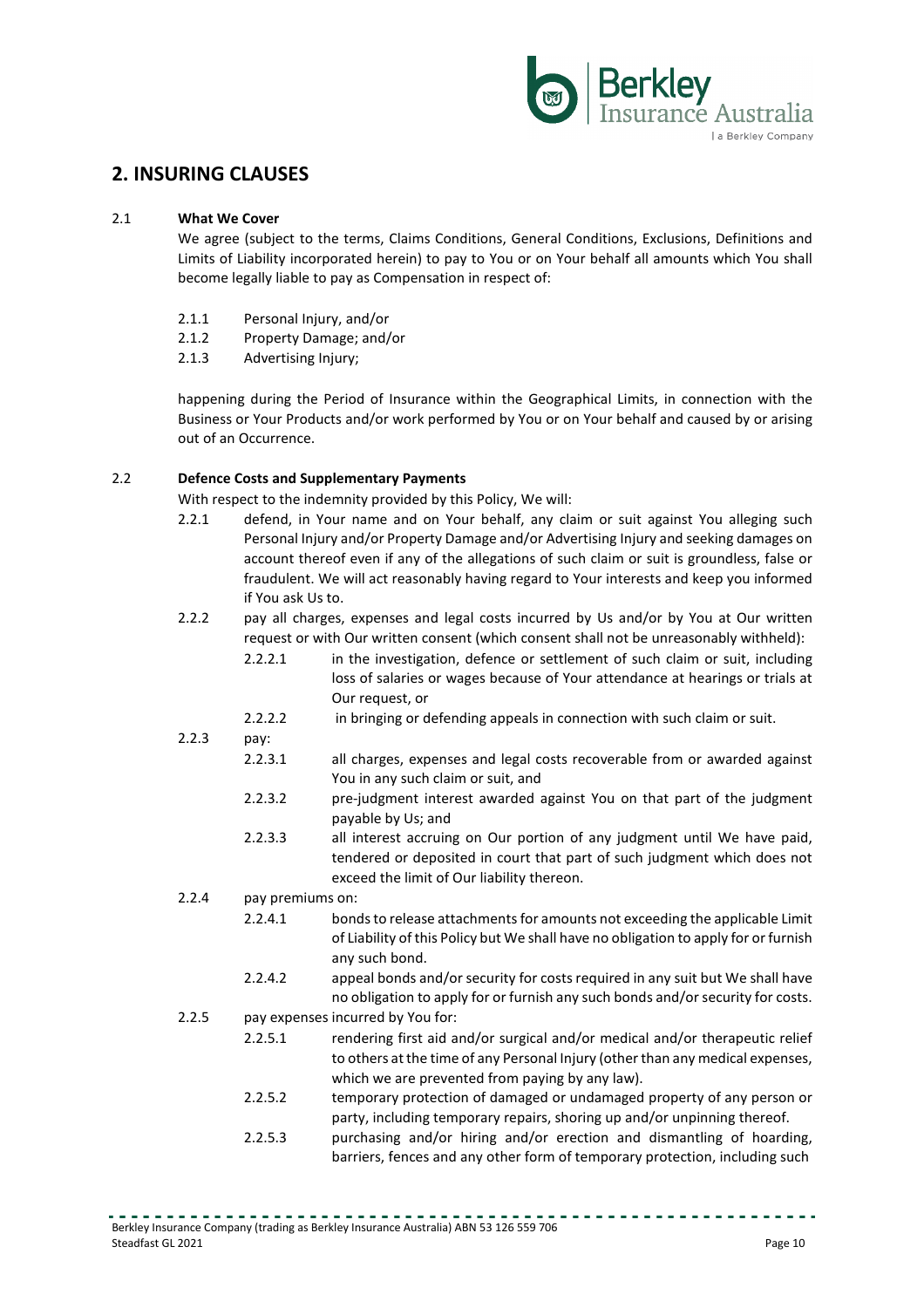

protection which You must provide in compliance with the requirements of any Government, Local Government or other Statutory Authority.

- 2.2.6 pay all reasonable legal costs incurred by You with Our consent for representation of You at:
	- 2.2.6.1 any Coronial Inquest or Inquiry.
	- 2.2.6.2 any proceedings in any court or tribunal in connection with liability insured against by this Policy.
	- 2.2.6.3 any Royal Commission or Government Enquiry arising out of any alleged breach of statutory duty, or other similar judicial enquiry into circumstances relating to any Occurrence, claim or potential claim which would be the subject of indemnity under this insurance.
	- 2.2.6.4 any enquiry, prosecution or hearing of a disciplinary nature held before a legally constituted enquiry board, committee, licensing authority or the like.

Provided that Our liability under clauses 2.2.6.3 and 2.2.6.4 shall not exceed \$250,000 in respect of any one claim or series of claims arising out of any one Occurrence.

The amounts of such Defence Costs and Supplementary Payments incurred, except payments in settlement of claims and suits, are payable by Us in addition to the applicable Limit of Liability of this Policy.

However, in respect of any claims or suits originating in any court in North America, the applicable Limit of Liability shown in the Schedule shall be inclusive of all Defence Costs and Supplementary Payments.

Where We are prevented by law or otherwise from making payments on Your behalf, We will indemnify You for legal liability incurred to the extent that such liability is covered by this Policy.

In jurisdictions where We may not legally be permitted to, or cannot for any other reason, defend any claim or suit against You, We will reimburse You for the expense of such defence incurred with Our written consent. We will not unreasonably withhold Our consent.

#### 2.3 **Limits of Liability and Excess**

Subject to clause 2.2 above and clauses 2.4 and 3.16.5 below:

- 2.3.1 The Limit of Liability specified in the Schedule represents the maximum amount which We shall be liable to pay in respect of any one claim or series of claims for General Liability arising out of any one Occurrence.
- 2.3.2 The Limit of Liability specified in the Schedule represents the maximum amount which We shall be liable to pay in respect of any one claim or series of claims, and in the aggregate during any one Period of Insurance, for Products Liability.

The applicable Limit of Liability will not be reduced by the amount of any Excess payable by You.

#### 2.4 **Additional Benefit - Claims Preparation Costs**

In addition to the amount of cover provided by this Policy, We will pay up to \$25,000 in respect of each claim or series of claims arising out of any one Occurrence for reasonable professional fees and such other expenses incurred by You for the preparation of a claim under this Policy.

The cover provided under this Additional Benefit operates in addition to and shall not in any way affect the cover provided under clause 2.2 of this Policy.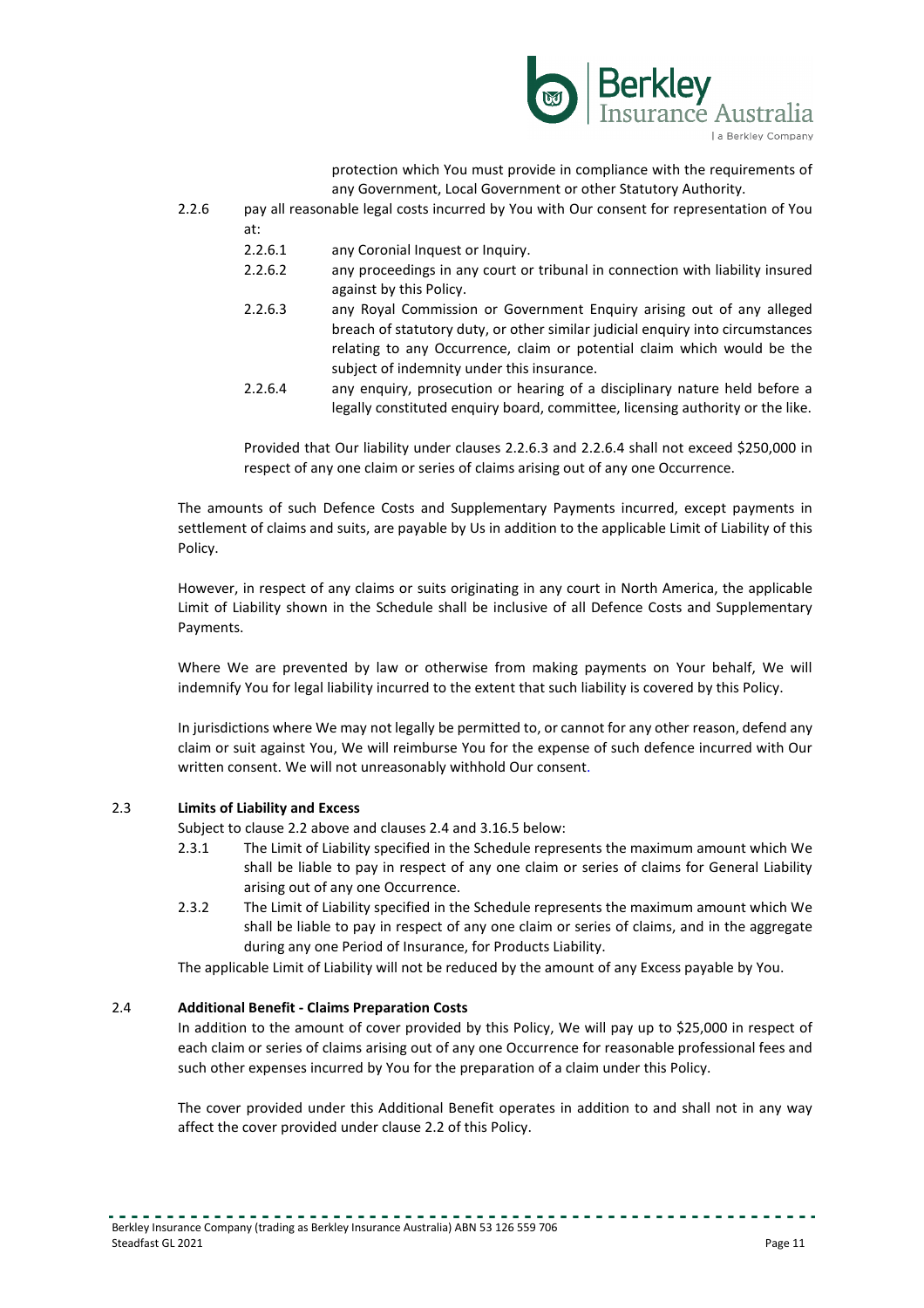

#### 2.5 **Optional Additional Benefit - Products Exported to North America with Your Knowledge (Applicable only where this Additional Benefit is confirmed in the Schedule)**

The cover provided by this Policy is extended to include any judgment, award or settlement made within North America or any order made anywhere in the World to enforce such judgment, award or settlement either in whole or in part, subject to the following additional terms and exclusions in respect of any such judgment, award or settlement:

- 2.5.1 cover only applies to Your legal liability in respect of Personal Injury and/or Property Damage that arises out of any Products exported to North America with Your knowledge. 2.5.2 cover is not provided for:
	- 2.5.2.1 Personal injury and/or Property Damage directly or indirectly caused by or arising out of the discharge, dispersal, emission, release or escape of Pollutants.
		- 2.5.2.2 the cost of removing, nullifying or clean-up of Pollutants.
		- 2.5.2.3 the cost of preventing the escape of Pollutants.
		- 2.5.2.4 any claim for Compensation if in North America You have:
			- (a) any assets other than Products;
			- (b) a related or subsidiary company;
			- (c) any person or entity with power of attorney; and/or
			- (d) any franchisor.

# **3. WHAT WE EXCLUDE**

We do not cover any liability arising out of, caused by or in connection with:

#### 3.1 **Advertising Injury**

Advertising Injury:

- 3.1.1 resulting from statements made at Your direction with knowledge that such statements are false.
- 3.1.2 resulting from failure of performance of contract but this exclusion shall not apply to claims for unauthorised appropriation of advertising ideas contrary to an implied contract.
- 3.1.3 resulting from any incorrect description of Products or services.
- 3.1.4 resulting from any mistake in advertised price of Products or services.
- 3.1.5 failure of Your Products or services to conform with advertised performance, quality, fitness or durability.
- 3.1.6 incurred by any Insured whose principal occupation or business is advertising, broadcasting, publishing or telecasting.

#### 3.2 **Aircraft, Hovercraft or Watercraft**

Personal Injury and/or Property Damage arising from:

- 3.2.1 the ownership, maintenance, operation or use by You of any Aircraft.
- 3.2.2 the ownership, operation or use by You of any Watercraft or Hovercraft exceeding fifteen (15) metres in length, whilst such Watercraft or Hovercraft is on, in or under water.

Provided that Exclusion 3.2.2 shall not apply with regard to claims arising out of:

- 3.2.2.1 Watercraft used in operations carried out by any independent contractors for whose conduct You may be held liable.
- 3.2.2.2 Hovercraft owned and operated by others and used by You for business entertainment.
- 3.2.2.3 Watercraft owned by others and used by You for business entertainment.
- 3.2.2.4 hand propelled or sailing craft exceeding fifteen (15) metres in length, whilst such craft is in territorial waters.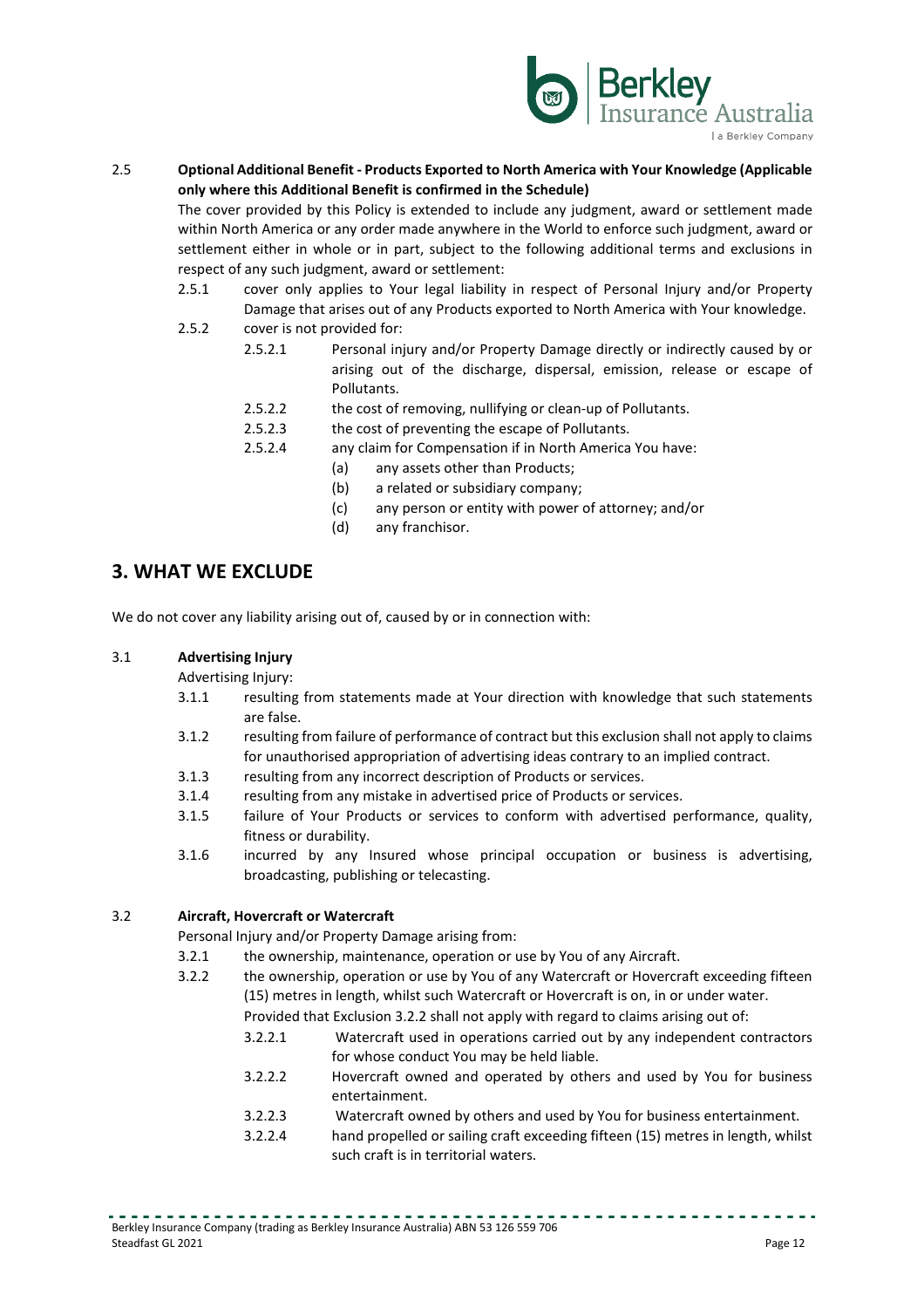

#### 3.3 **Aircraft Products**

Your Products that are Aircraft or Aircraft component parts used for maintaining an Aircraft in flight or moving upon the ground or used in the construction of an Aircraft hull or machinery which you knew or ought to have known are incorporated in an Aircraft.

#### 3.4 **Asbestos**

asbestos in whatever form or quantity.

#### 3.5 **Breach of Professional Duty**

any breach of duty owed in a professional capacity by You and/or any person(s) for whose breaches You may be held legally liable, but this exclusion shall not apply to claims:

- 3.5.1 in respect of Personal Injury and/or Property Damage arising from such breach of duty.
- 3.5.2 arising out of the rendering of or failure to render professional medical advice by Medical
- Persons employed by You to provide first aid and other medical services on Your premises. 3.5.3 arising out of advice or service which is not given for a fee.
- 3.5.4 arising out of advice given in respect of the use or storage of Your Products.

#### 3.6 **Contractual Liability**

liability which has been assumed by You under any contract or agreement that requires You to:

- 3.6.1 effect insurance over property, either real or personal.
- 3.6.2 assume liability for, Personal Injury and/or Property Damage regardless of fault; provided that this exclusion shall not apply with regard to:
	- 3.6.2.1 liabilities which would have been implied by law in the absence of such contract or agreement; or
	- 3.6.2.2 liabilities assumed under Incidental Contracts;
	- 3.6.2.3 terms regarding merchantability, quality, fitness or care of Your Products which are implied by law or statute; or
	- 3.6.2.4 liabilities arising from any claim in respect of any subcontractor or agent for whose acts you are liable under the terms of any contract, however We will not indemnify the subcontractor or agent; or
	- 3.6.2.5 liabilities assumed under the contracts specifically designated in the Schedule or in any endorsement(s) to this Policy.

#### 3.7 **Cyber Liability and Social Engineering**

- 3.7.1 the unauthorised access to or use of any Computer System owned, operated by or licensed to the Insured; or
- 3.7.2 Social Engineering Fraud.

#### 3.8 **Damage to Products**

Property Damage to any Products where such damage is directly caused by a fault or defect in such Products; but this exclusion shall be interpreted to apply with respect to damage to that part and only that part of such product to which the damage is directly attributable.

#### 3.9 **Defamation**

defamation:

- 3.9.1 resulting from statements made prior to the commencement of the Period of Insurance.
- 3.9.2 resulting from statements made at Your direction with knowledge that such statements are false.
- 3.9.3 incurred by any Insured whose principal occupation or business is advertising, broadcasting, publishing or telecasting.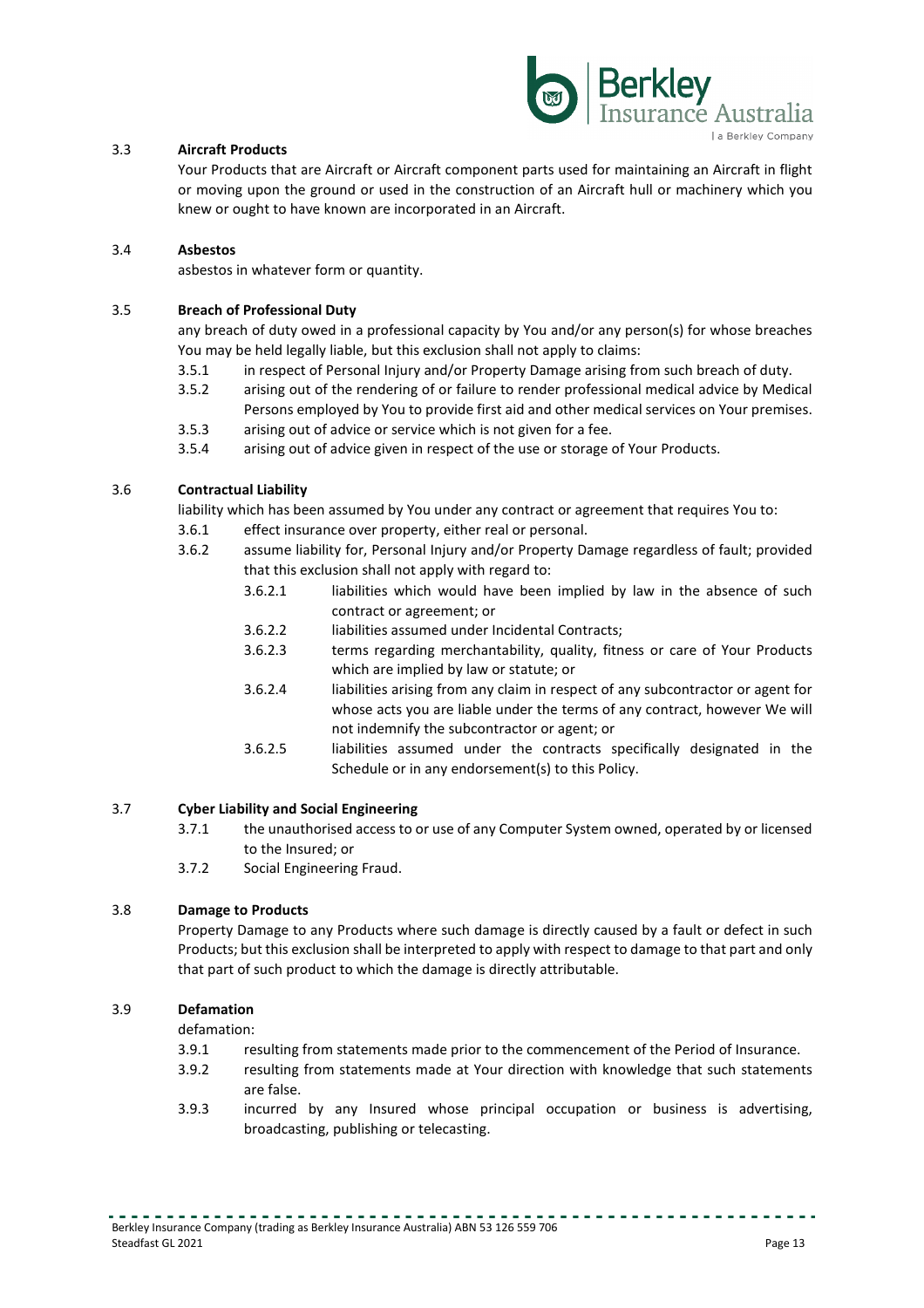

#### 3.10 **Electronic Data**

- 3.10.1 the communication, display, distribution or publication of Electronic Data;
- 3.10.2 the total or partial destruction, distortion, erasure, corruption, alteration, misrepresentation or misappropriation of Electronic Data;
- 3.10.3 error in creating, amending, entering, deleting or using Electronic Data;
- 3.10.4 the total or partial inability or failure to receive, send, access or use Electronic Data for any time or at all;

from any cause whatsoever, regardless of any other contributing cause or event whenever it may occur.

#### 3.11 **Employers Liability**

3.11.1 Bodily Injury to any Worker in respect of which You are or would be entitled to indemnity under any policy of insurance, fund, scheme or self-insurance pursuant to or required by any legislation relating to Workers' Compensation or Accident Compensation whether or not such policy, fund, scheme or self-insurance has been effected.

> Provided that this Policy will respond to the extent that Your liability would not be covered under any such policy, fund, scheme or self-insurance arrangement had You complied with Your obligations pursuant to such law.

- 3.11.2 obligations imposed by:
	- 3.11.2.1 the provisions of any industrial award or agreement or determination or any contract of employment or workplace agreement where such liability would not have been imposed in the absence of such industrial award or agreement or determination or contract of employment or workplace agreement.
	- 3.11.2.2 any law relating to Employment Practices.

Notwithstanding Exclusion clause 3.6 - Contractual Liability, Exclusions 3.11.1 and 3.11.2 shall not apply with respect to liability of others assumed by the Named Insured under a written contract or agreement.

For the purpose of Exclusions 3.11.1 and 3.11.2:

- (a) the term 'Worker' means any person deemed to be employed by You pursuant to any Workers' Compensation Law. Voluntary workers, secondees and work experience students (if any) shall not be deemed to be Your Workers.
- (b) the term 'Bodily Injury' means bodily injury, death, sickness, disease, illness, disability, shock, fright, mental anguish and/or mental injury, including loss of consortium or services resulting therefrom.

#### 3.12 **Faulty Workmanship**

the cost of performing, completing, correcting or improving any work undertaken by You.

#### 3.13 **Fines, Penalties, Punitive, Exemplary or Aggravated Damages**

any fines, penalties, punitive, exemplary or aggravated damages.

#### 3.14 **Liquidated Damages**

liquidated damages clauses, penalty clauses or performance warranties except to the extent that such liability would have attached in the absence of such clauses or warranties.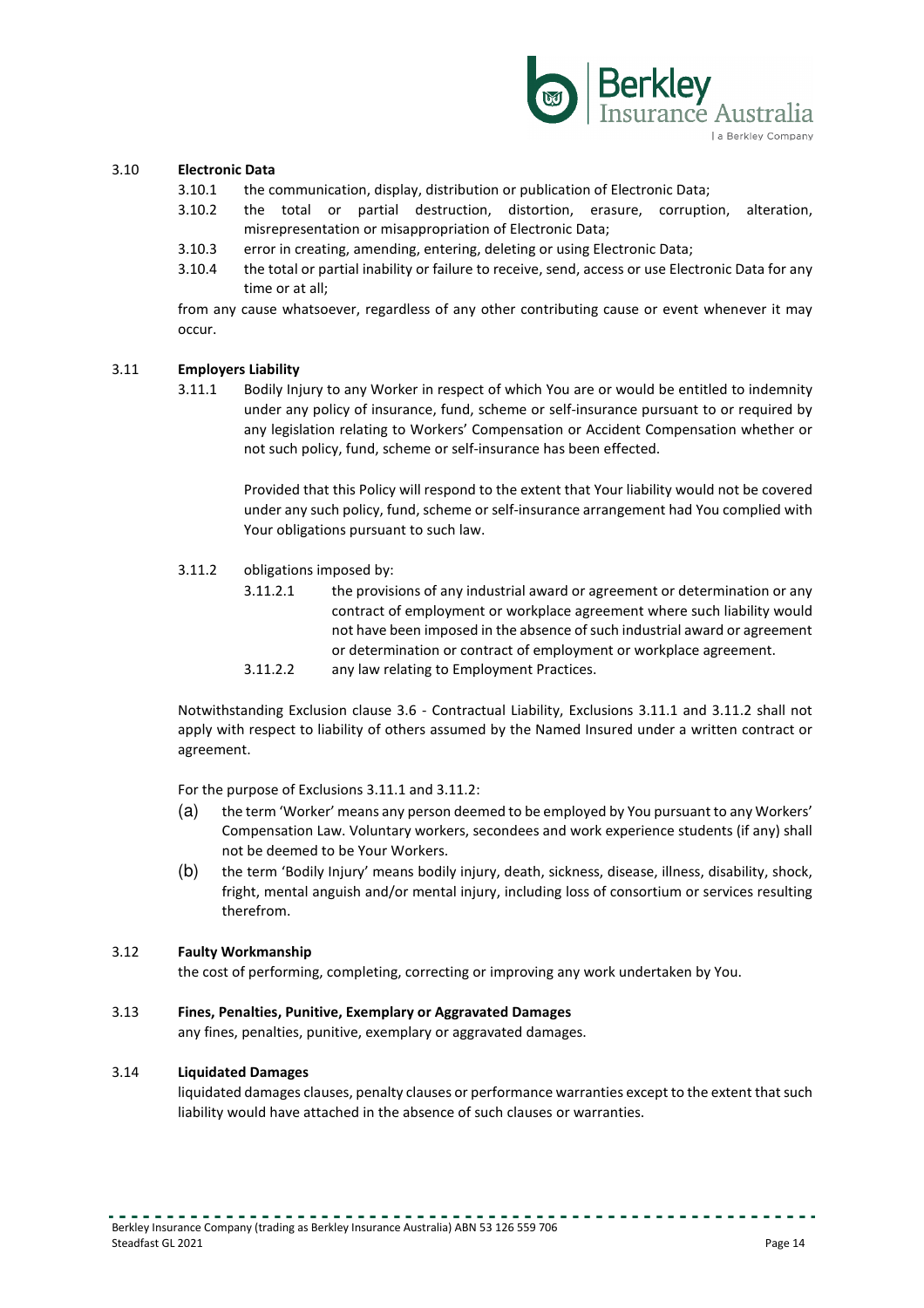

#### 3.15 **Listed Human Disease**

a Listed Human Disease or any directly or indirectly related condition or threat or fear thereof (whether actual or perceived).

#### 3.16 **Loss of Use**

ythe loss of use of tangible property, which has not been physically lost, destroyed or damaged, directly arising out of:

- 3.16.1 a delay in or lack of performance by You or on Your behalf of any contract or agreement; or
- 3.16.2 failure of any Products or work performed by You or on Your behalf to meet the level of performance, quality, fitness or durability expressly or impliedly warranted or represented by You; but this Exclusion 3.16.2 shall not apply to Your liability for loss of use of other tangible property resulting from sudden and accidental physical loss, destruction of or damage to any Products or work performed by You or on Your behalf after such products or work have been put to use by any person or organisation other than You.

#### 3.17 **Pollution**

- 3.17.1 Personal Injury and/or Property Damage directly or indirectly caused by or arising out of the discharge, dispersal, release, seepage, migration or escape of Pollutants into or upon land, the atmosphere or any water course or body of water.
- 3.17.2 any costs and expenses incurred in preventing the discharge, dispersal, release, seepage, migration or escape of, or, testing and monitoring for, containing, removing, nullifying, or cleaning up of, Pollutants.

Provided that, with respect to any such liability which may be incurred anywhere other than North America, Exclusions 3.17.1 and 3.17.2 shall not apply where such discharge, dispersal, release, seepage, migration or escape is caused by a sudden, identifiable, unintended and unexpected event from Your standpoint which takes place in its entirety at a specific time and place.

#### 3.18 **Property in Your care, custody or control**

Property Damage to property in Your physical or legal care, custody or control; but this exclusion shall not apply with regard to:

- 3.18.1 the personal property, tools and effects of any of Your directors, partners, proprietors, officers, executives or employees, or the clothing and personal effects of any of Your visitors.
- 3.18.2 premises or part(s) of premises (including their contents) leased or rented to, or temporarily occupied by, You for the purpose of the Business, but no cover is provided by this Policy if You have assumed the responsibility to insure such premises.
- 3.18.3 premises (and/or their contents) temporarily occupied by You for the purpose of carrying out work in connection with the Business, or
- 3.18.4 any Vehicle (including its contents, spare parts and accessories while they are in or on such Vehicle) not belonging to or used by You, whilst any such Vehicle is on Your premises. However this clause shall not apply where the Vehicle is in any car park owned or operated by You for reward, as a principal part of Your business.
- 3.18.5 any property (except property that You own) not mentioned in clauses 3.18.1 to 3.18.4 above whilst in Your physical or legal care, custody or control whether or not You have accepted or assumed legal liability for such property. Provided that Our liability under this clause 3.18.5 shall not exceed \$250,000 in respect of any one claim or series of claims arising out of any one Occurrence. Exclusion 3.6 shall not apply to this clause.

#### 3.19 **Property owned by You**

Property Damage to property owned by You.

. <u>. . . . . . . . . . . . . .</u> .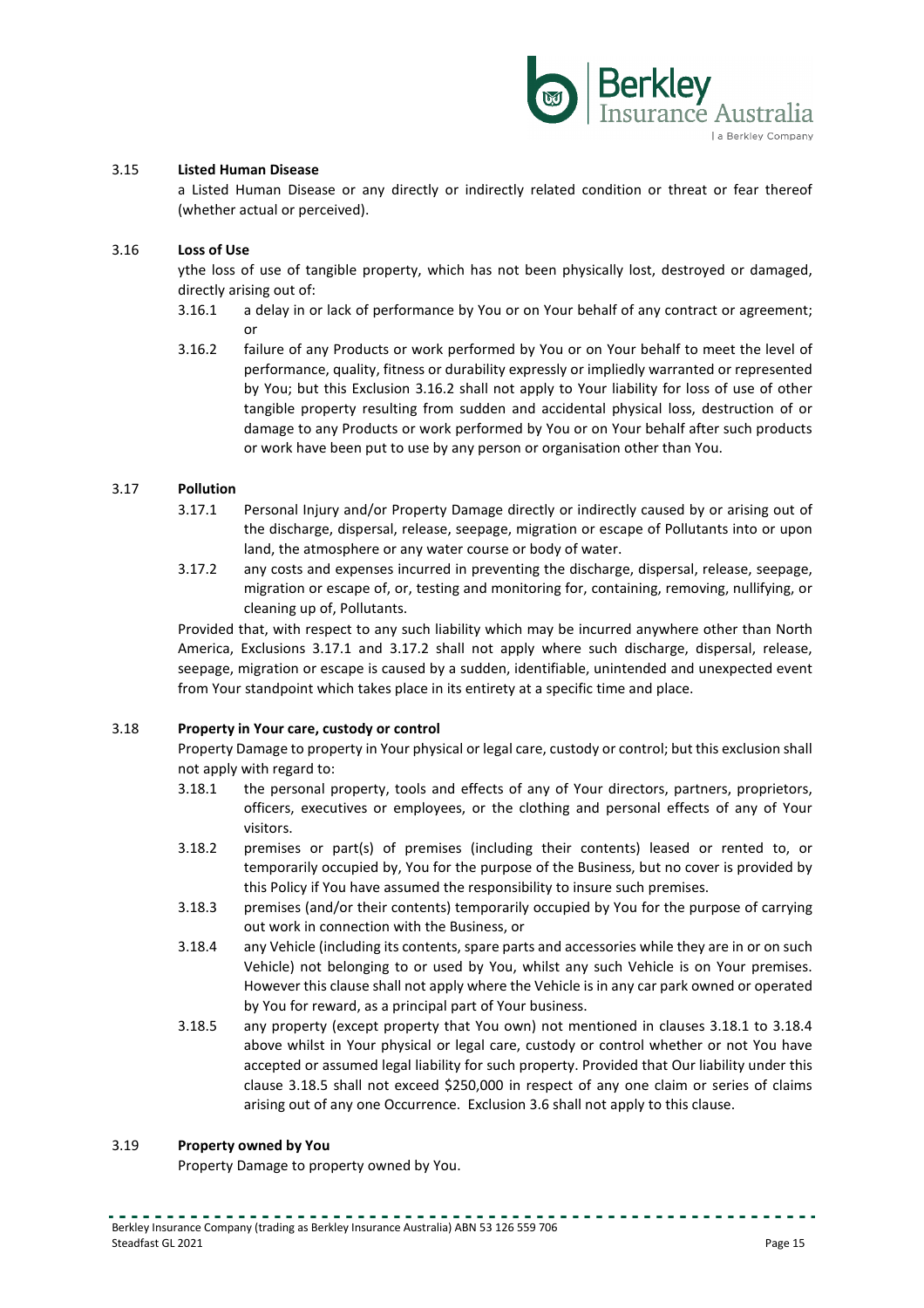

#### 3.20 **Product Guarantee**

any Products warranty or guarantee given by You or on Your behalf, but this exclusion shall not apply to the requirements of any Federal or State legislation as to product safety and information.

#### 3.21 **Product Recall**

damages, costs or expenses arising out of the withdrawal, recall, inspection, repair, reconditioning, modification, reinstallation, replacement or loss of use of any Products where such Products are withdrawn or recalled from the market or from use by the Named Insured because of any known, alleged or suspected defect or deficiency in such Products.

#### 3.22 **Radioactivity**

radioactivity or the use, existence or escape of any nuclear fuel, nuclear material, or nuclear waste or action of nuclear fission or fusion.

Provided that Exclusion 3.22 shall not apply to liability arising from radio-isotopes, radium or radium compounds when used away from the place where such are made or produced and when used exclusively incidental to ordinary industrial, educational, medical or research pursuits.

#### 3.23 **Terrorism**

loss, damage, liability, cost or expense of any nature directly or indirectly caused by, resulting from or in connection with any Act of Terrorism, regardless of any other cause or event contributing concurrently or in any other sequence to the loss.

Exclusion 3.23 also excludes loss, damage, liability, cost or expense of any nature directly or indirectly caused by, resulting from or in connection with any action taken in controlling, preventing, suppressing or in any way relating to any Act of Terrorism.

#### 3.24 **Vehicles**

Personal Injury and/or Property Damage arising out of the ownership, possession or use by You of any Vehicle:

- 3.24.1 which is registered or which is required under any legislation to be registered, or
- 3.24.2 in respect of which compulsory liability insurance or statutory indemnity is required by virtue of legislation (whether or not that insurance is effected);

but Exclusions 3.24.1 and 3.24.2 shall not apply to:

- 3.24.3 Personal Injury where:
	- 3.24.3.1 that compulsory liability insurance or statutory indemnity does not provide indemnity, and
	- 3.24.3.2 the reason or reasons why that compulsory liability or statutory indemnity does not provide indemnity do not involve a breach by You of legislation relating to Vehicles.
- 3.24.4 any Vehicle (including any tool, implement, machinery or plant forming part of or attached to or used in connection with such vehicle) whilst being operated or used by You or on Your behalf as a Tool of Trade at Your premises or on any Worksite.
- 3.24.5 the delivery or collection of goods to or from any Vehicle.
- 3.24.6 the loading or unloading of any Vehicle.
- 3.24.7 any Vehicle temporarily in Your custody or control for the purpose of parking (other than registered Vehicles owned or used by the Insured).
- 3.24.8 Property Damage caused by or arising out of the movement of any Vehicle (which is required to be Conditionally Registered in accordance with the law of any State or Territory in Australia) in the event of Your inadvertent and unintentional failure to effect Conditional Registration.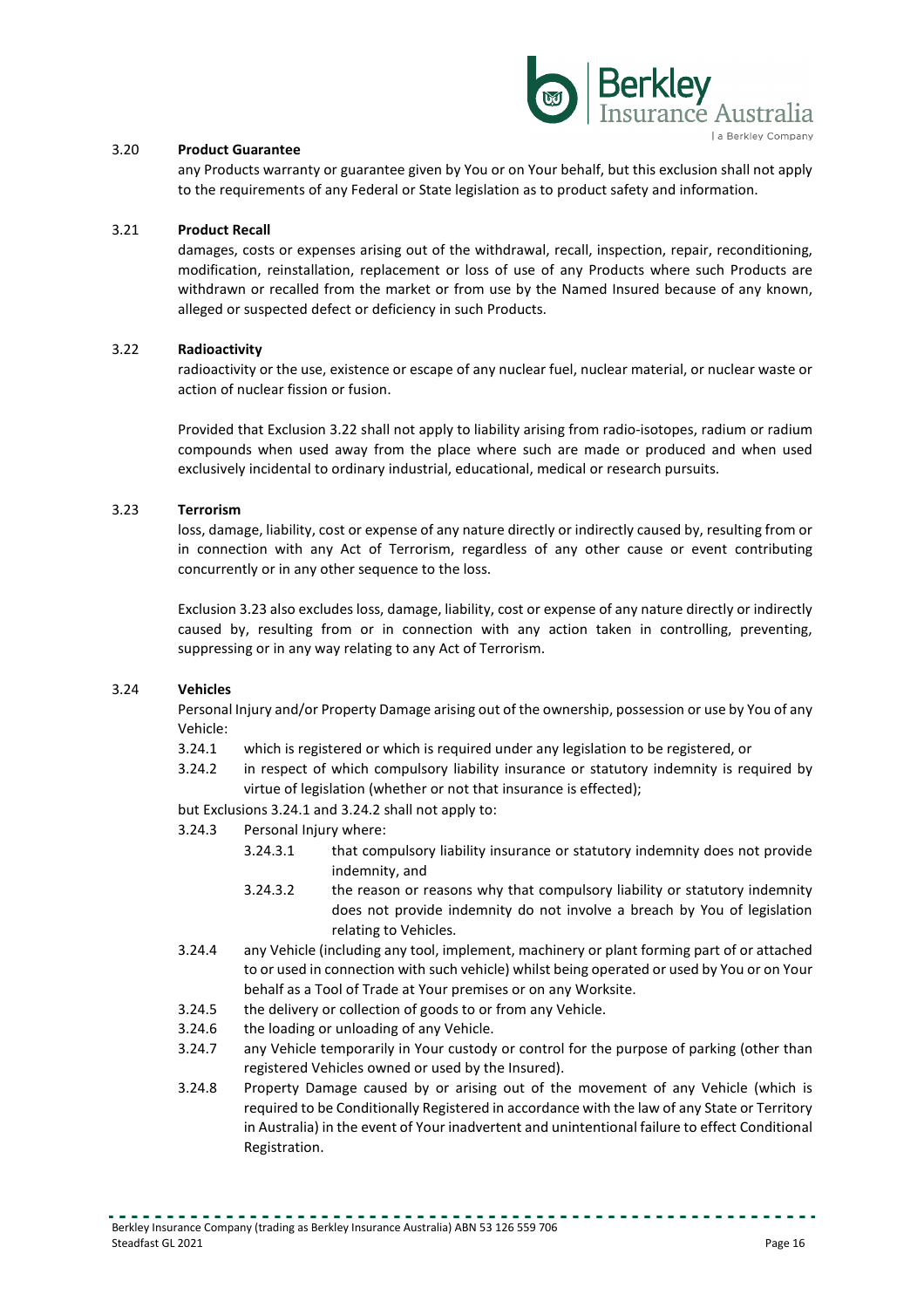

3.24.9 Property Damage arising out of the movement or removal by You or any Employee(s) of Your of any Vehicle or trailer not belonging to You which is interfering with access to or from Your premises or any site where You are carrying out work.

#### 3.25 **War**

war, invasion, acts of foreign enemies, hostilities or warlike operations (whether war be declared or not), civil war, rebellion, revolution, insurrection, civil commotion assuming the proportions of or amounting to an uprising, military or usurped power, or confiscation or nationalisation or requisition or destruction of or damage to property by or under the order of any government or public or local authority.

# **4. CLAIMS CONDITIONS**

#### 4.1 **NOTIFICATION OF OCCURRENCE, CLAIM OR SUIT**

You shall give:

- 4.1.1 written notice to Us, as soon as reasonably practicable, of any claim made against You or any Occurrence that may give rise to a claim being made against You and which is covered by this Policy.
- 4.1.2 all such additional information that We may reasonably require and every demand, writ, summons, proceedings, impending prosecution or inquest and all documents relating to the claim or Occurrence shall be forwarded to Us as soon as practicable after they are received by You.
- 4.1.3 Written notice (including facsimile transmission) must be given to Us via Your Steadfast representative.

#### 4.2 **YOUR DUTIES IN THE EVENT OF AN OCCURRENCE, CLAIM OR SUIT**

- 4.2.1 You shall not, without Our written consent (which consent shall not be unreasonably withheld), make any admission, offer, promise or payment in connection with any Occurrence or claim. If You do, We may reduce or refuse Your Claim to the extent We are prejudiced.
- 4.2.2 You shall use the best endeavours to preserve all property, products, appliances, plant, and all other things which may assist in the investigation or defence of a claim or suit or in the exercise of rights of subrogation and, so far as may be reasonably practicable, no alteration or repair shall be effected without Our consent until We have had an opportunity of inspection.
- 4.2.3 You shall, when so requested, provide Us with details of any other insurances current at the time of any Occurrence, and/or Personal Injury and/or Property Damage and/or Advertising Injury and covering any of the liability insured by this Policy.

#### 4.3 **OUR RIGHTS REGARDING CLAIMS**

- 4.3.1 Following the happening of any Occurrence in respect of which a claim is, or may be, made under this Policy, We shall have full discretion in the conduct of any proceedings in connection with any claim. You shall give such information and assistance that We may reasonably require in the prosecution, defence or settlement of any claim. We will act reasonably having regard to Your interests, and will keep You informed if You ask Us to.
- 4.3.2 We may at any time pay to You, in respect of all claims against You arising directly or indirectly from one source or original cause:
	- 4.3.2.1 the amount of the Limit of Liability or such other amount specified in respect thereof (after deduction of any sum(s) already paid by Us, which sum(s) would reduce the amount of Our unfulfilled liability in respect thereof); or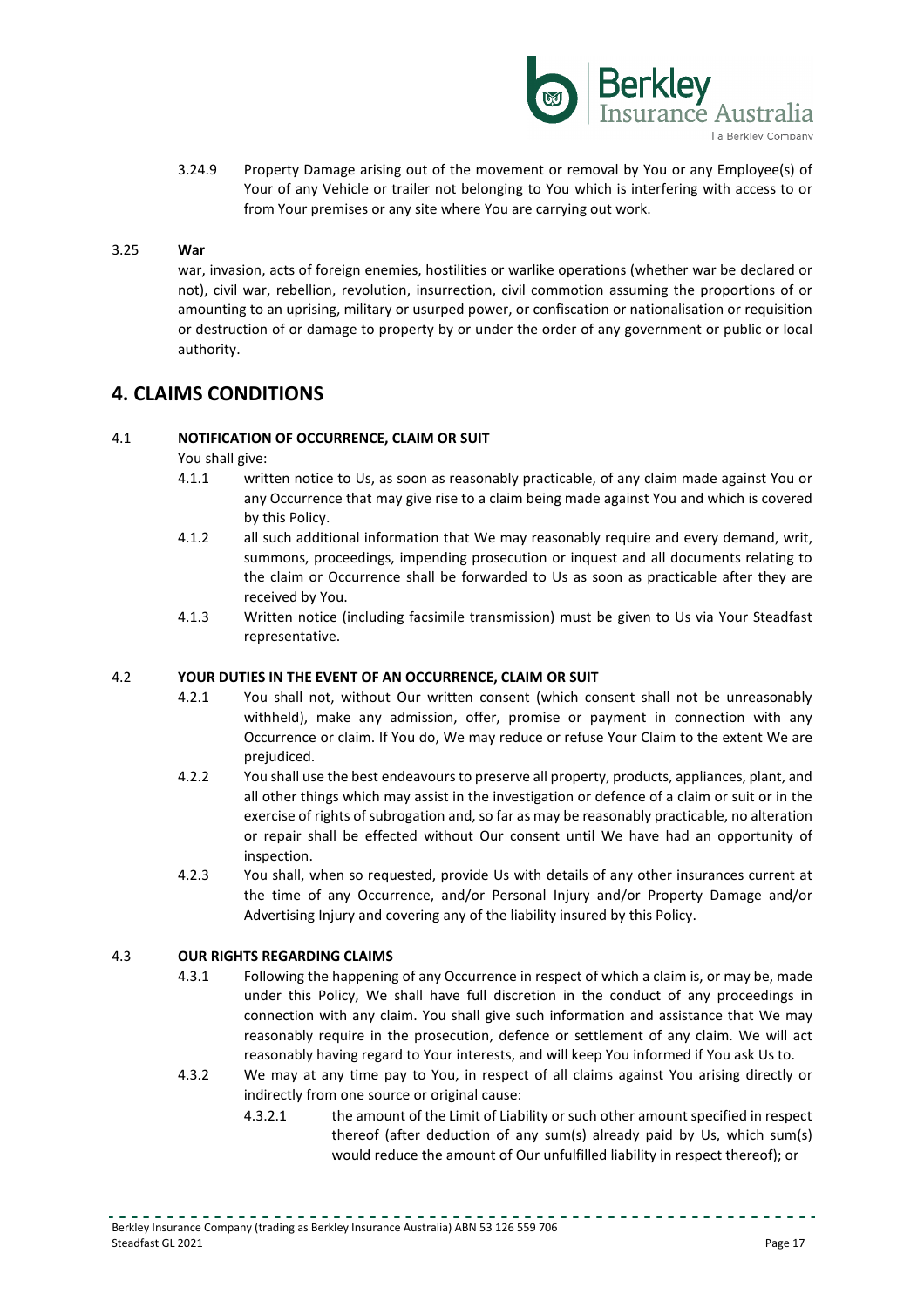

- 4.3.2.2 any lesser sum for which the claim(s) can be settled.
- 4.3.3 Upon making such payment, We shall relinquish conduct and control of, and be under no further liability under this Policy in connection with, such claim(s) except for Defence Costs and Supplementary Payments:
	- 4.3.3.1 recoverable from You in respect of the period prior to the date of such payment (whether or not pursuant to an order made subsequently); or
	- 4.3.3.2 incurred by Us, or by You with Our written consent, prior to the date of such payment. We will not unreasonably withhold Our consent.

#### 4.4 **GOODS AND SERVICES TAX**

You must inform Us of the extent to which You are entitled to an input tax credit for the premium each time that You make a claim under this Policy. No payment will be made to You for any GST liability that arises on the settlement of a claim under this Policy when You have not informed Us of Your entitlement or correct entitlement to an input tax credit.

Notwithstanding anything contained in this Policy (including the Schedule and any endorsements attached hereto) to the contrary, Our liability will be calculated after taking into account:

- 4.4.1 any input tax credit to which You, or any claimant against You, is entitled for any acquisition relevant to a claim paid under this Policy; and
- 4.4.2 any input tax credit to which You, or any claimant against You, would have been entitled were You or the claimant to have made a relevant acquisition; and
- 4.4.3 the GST exclusive amount of any supply made by You which is relevant to Your claim.

If the applicable Limit of Liability is not sufficient to cover Your claim, We will only pay GST (less any relevant input tax credit) that relates to Our proportion of Your claim.

The terms **'GST'**, **'input tax credit**', **'acquisition'** and **'supply'** have the meanings ascribed to them in the A New Tax System (Goods and Services Tax) Act 1999.

Nothing herein contained shall be held to vary, alter, waive or extend any of the terms, Claims Conditions, General Conditions, Exclusions or Definitions of this Policy other than as stated above.

# **5. GENERAL CONDITIONS**

#### 5.1 **ADJUSTMENT OF PREMIUM**

If the first premium or any renewal premium for this Policy or any part thereof shall have been calculated on estimates provided by You, You shall keep an accurate record containing all particulars relative thereto and shall at all reasonable times allow Us to inspect such record.

You shall, where requested by Us after the expiry of each Period of Insurance, provide to Us such particulars and information as We may require as soon as reasonably practicable. The premium for such Period shall thereupon be adjusted and any difference paid by or allowed to You, as the case may be, subject to retention by Us of any minimum premium that may have been agreed upon between Us and You at inception or the last renewal date of this Policy.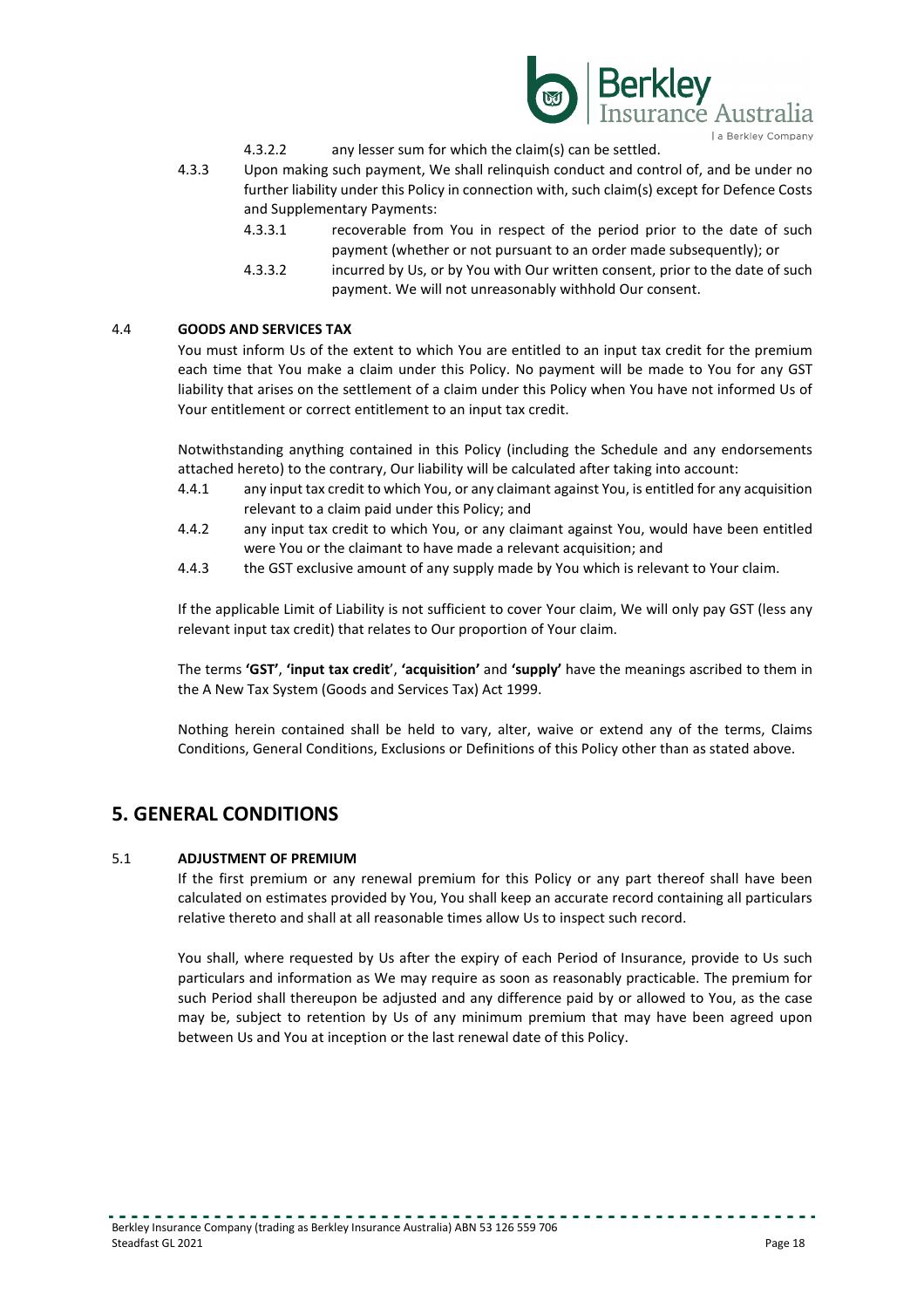

#### 5.2 **ALTERATION OF RISK**

Every change which substantially varies any of the material facts or circumstances existing at the commencement of each Period of Insurance, that shall come to the knowledge of Your officer responsible for insurance matters, shall be notified to Us as soon as reasonably practicable thereafter and You shall (if so requested) pay such reasonable additional premium as We may require. If You do not accept the amount of any additional premium You may cancel the Policy in accordance with clause 5.5.1.

#### 5.3 **BANKRUPTCY OR INSOLVENCY**

In the event that You should become bankrupt or insolvent, We shall not be relieved thereby of the payment of any claims hereunder because of such bankruptcy or insolvency.

#### 5.4 **BREACH OF CONDITION OR WARRANTY**

Your rights under this Policy shall not be prejudiced by any unintentional and/or inadvertent:

- 5.4.1 breach of a condition or warranty without Your knowledge or consent, or
- 5.4.2 error in the name or title of any person(s), corporation and/or other organisation which forms part of the definition of "You, Your, Insured"; or
- 5.4.3 error in name, description or situation of property or
- 5.4.4 failure to report any property and/or entity and/or insurable exposure in which You have an interest.

Provided always that, upon discovery of any such fact or circumstances referred to above, Your officer responsible for insurance matters shall give written notice thereof to Us as soon as reasonably practicable thereafter and You shall (if so requested) pay such reasonable additional premium that We may require.

#### 5.5 **CANCELLATION OF THIS POLICY**

By You

5.5.1 You may cancel this Policy at any time by tendering notice in writing to Us to that effect, in which event the cancellation will become effective from the earlier of the date the notice is received by Us or the date on which You arranged alternative insurance protection.

By Us

5.5.2 Subject to General Conditions 5.4 and 5.12, We may cancel this Policy in any of the circumstances set out in Sections 60 or 61 of the Insurance Contracts Act 1984 (as amended).

Such cancellation shall take effect at the earlier of the following times:

- 5.5.2.1 the time when another policy of insurance between You and Us or some other insurer, being a policy that is intended by You to replace this Policy, is entered into; or
- 5.5.2.2 at 4.00 p.m. on the thirtieth (30th) business day after the day on which notification was given to You.

In the event of cancellation of this Policy by either party, You shall be entitled to a pro rata refund of premium subject to any minimum and deposit premium that may apply.

If the premium is subject to adjustment, cancellation will not affect Your obligation to supply Us with such information as is necessary to permit the premium adjustment to be calculated.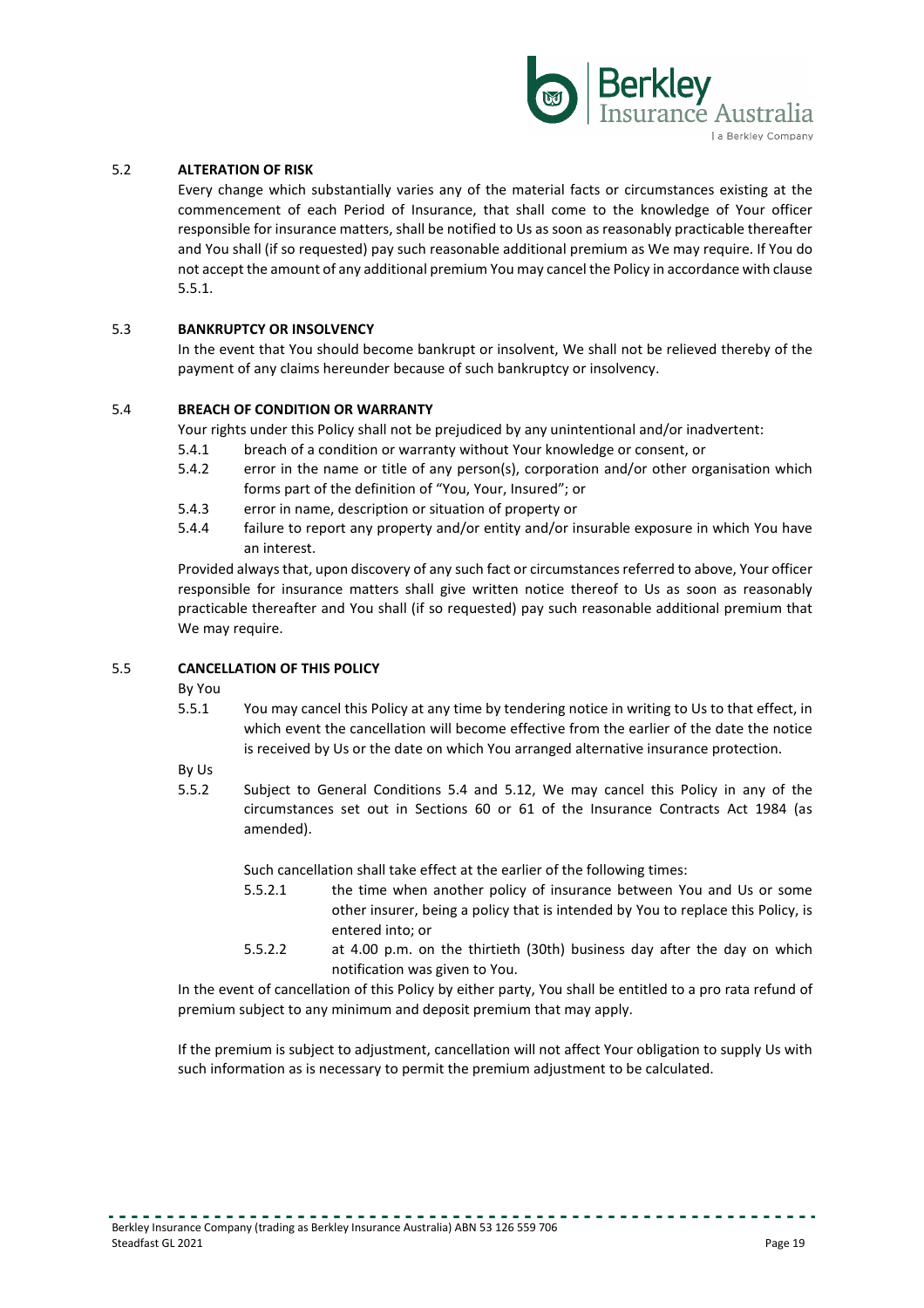

#### 5.6 **CROSS LIABILITIES**

This insurance extends to indemnify:

- 5.6.1 each of the parties comprising the Named Insured, and
- 5.6.2 each of the Insureds hereunder,

separately in the same manner and to a like extent as though policies had been issued in their separate names.

In particular, but without limiting the foregoing, this insurance shall indemnify each of the parties described in clauses 5.6.1 and 5.6.2 in respect of claims made by any other of such parties. Provided always that:

- 5.6.3 each of such parties shall be separately subject to the terms, Claims Conditions, General Conditions, Exclusions and Definitions of this Policy in the same manner and to a like extent as though separate policies had been issued, and
- 5.6.4 in no case shall the amount payable by Us in respect of any one claim or series of claims arising out of any one Occurrence or in the aggregate, as the case may be, exceed the applicable Limit of Liability as specified in the Schedule.

#### 5.7 **INSPECTION AND AUDIT**

We shall be permitted, but not obligated, to inspect Your premises and operations at any reasonable time and frequency. Neither Our right to make inspections, nor Our failure to make inspections, nor the making of inspections, nor any report of an inspection shall constitute an undertaking, on behalf of or for the benefit of You or others, to determine or warrant that such premises or operations are safe or healthful or are in compliance with any law, rule or regulation.

We may examine and audit Your books and records at any time during the currency of this Policy and within three (3) years after the final termination of this Policy but only with regard to matters which in Our opinion are relevant to this Policy.

#### 5.8 **JURISDICTION**

This contract of insurance shall be governed by and construed in accordance with the laws of Australia and the States and Territories thereof. Each party agrees to submit to the jurisdiction of any Court of competent jurisdiction in a State or Territory of Australia and to comply with all requirements necessary to give such Court jurisdiction. All disputes arising under this Policy shall be determined in accordance with the law and practice of such Court.

#### 5.9 **PREMIUM FUNDERS**

If the premium has been funded by a premium funding company which holds a legal right over this Policy by virtue of a notice of assignment and irrevocable power of attorney, then subject to Section 60 of the Insurance Contracts Act 1984, We may cancel this Policy at the request of the premium funding company, after substantiation of the debt and default in payment by You has been made and proven to Us, by giving You not less than three (3) business days written notice to that effect, following which a refund will be made to the premium funding company the proportionate part of the premium applicable to the unexpired Period of Insurance.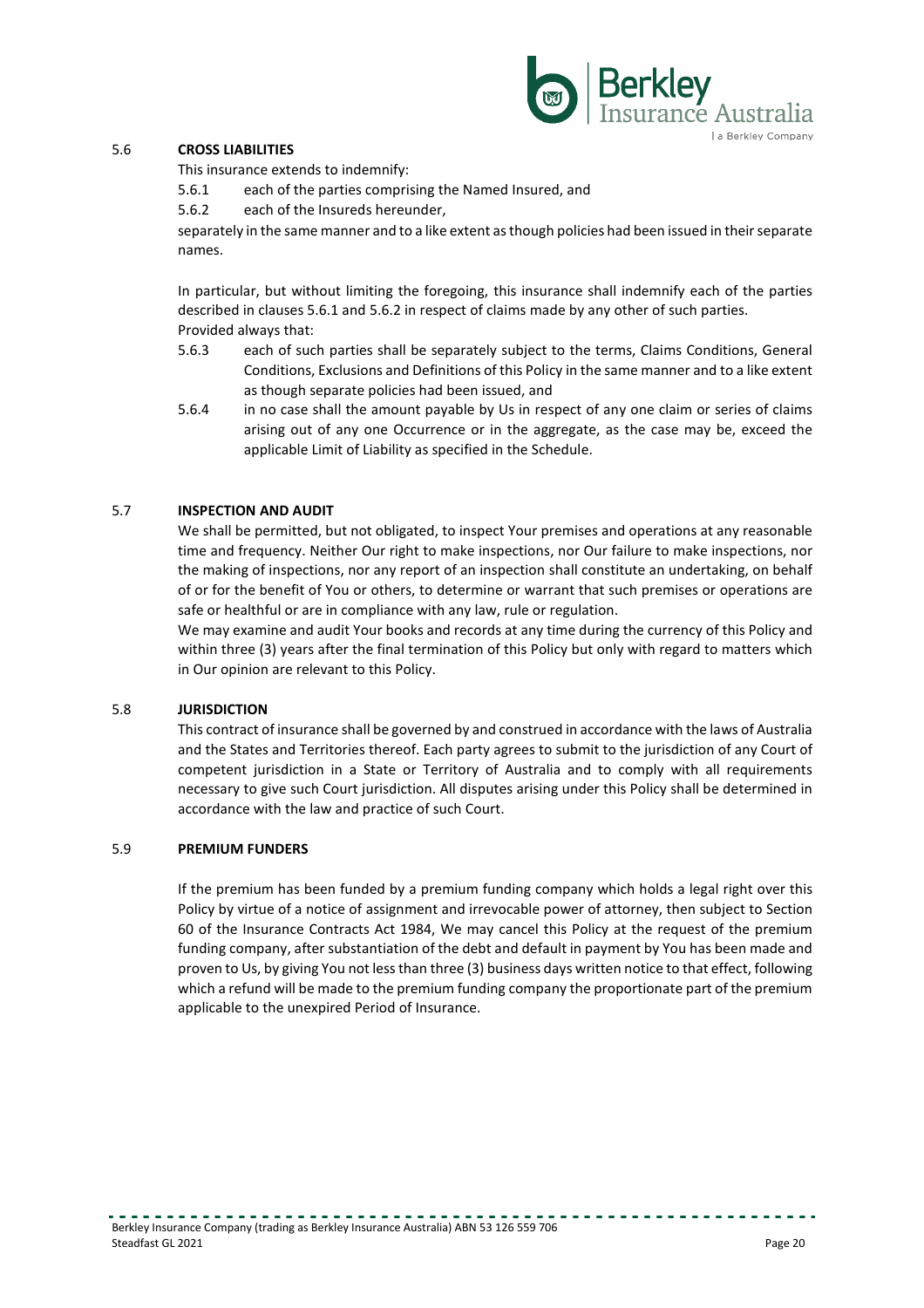

#### 5.10 **REASONABLE PRECAUTIONS**

You must:

- 5.10.1 exercise reasonable care that only competent employees are employed and take reasonable measures to maintain all premises, fittings and plant in sound condition.
- 5.10.2 take reasonable precautions:
	- 5.10.2.1 to prevent Personal Injury and/or Property Damage and/or Advertising Injury.
	- 5.10.2.2 to prevent the manufacture, sale or supply of defective Products.
	- 5.10.2.3 to comply with all statutory obligations, by-laws or regulations imposed by any public authority for the safety of persons or property.
- 5.10.3 at Your own expense take reasonable action to trace, recall or modify any Products containing any defect or deficiency which defect or deficiency You have knowledge of or have reason to suspect.

#### 5.11 **RELEASE**

Where You are required by contractual agreement to release any Government or Public or Local Authority or other Statutory Authority or any landlord from liability in respect of loss, destruction or damage or legal liability insured against under this Policy, such release is allowed without prejudice to this insurance.

Notwithstanding General Condition 5.14 of this Policy, We agree to waive all Our rights of subrogation against any such Authority or landlord in the event of any Occurrence for which a claim for indemnity may be made under this Policy.

#### 5.12 **NON-IMPUTATION**

Where this insurance is arranged in the joint names of more than one Insured, as described in clause 1.16.1, it is hereby declared and agreed that:

- 5.12.1 each Insured shall be covered as if it made its own proposal for this insurance.
- 5.12.2 any declaration, statement or representation made in any proposal shall be construed as a separate declaration, statement or representation by each Insured.
- 5.12.3 any knowledge possessed by any Insured shall not be imputed to the other Insured(s).

#### 5.13 **FOREIGN CURRENCY**

All amounts referred to in this Policy are in Australian Dollars.

If You incur liability to settle any claim for an amount stated in the local currency of any country or territory outside the Commonwealth of Australia, where an award is made or a settlement is agreed upon, then, the amount payable by Us shall be the value of such award or settlement together with costs awarded or payable to any claimant converted to Australian Dollars at the free rate of exchange published in the Australian Financial Review on the date on which We pay to You (or some other person or party as directed by You) the indemnity in respect of such award or settlement; subject always to the applicable Limit of Liability.